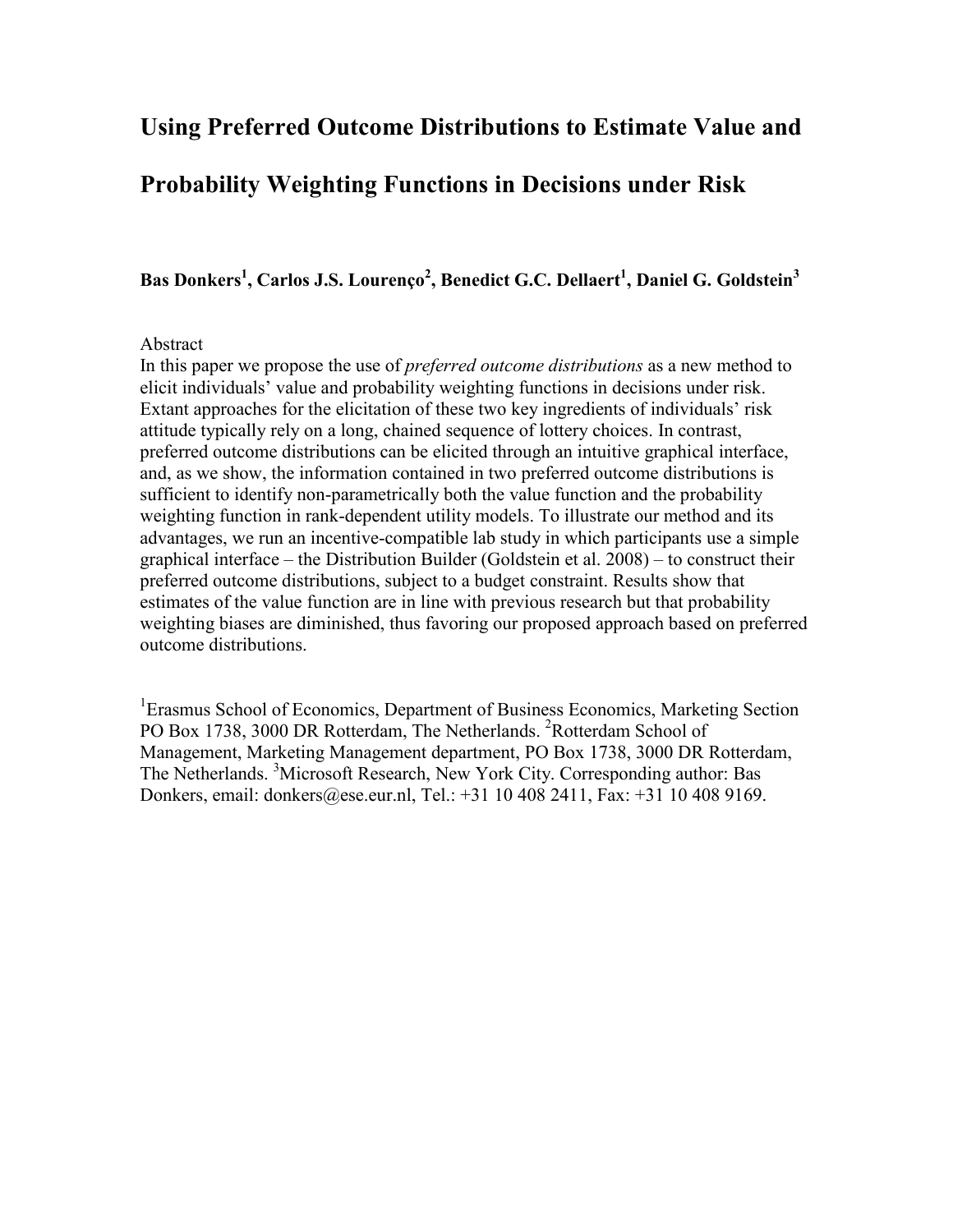#### **1. Introduction**

In this paper, we introduce preferred outcome distributions as a novel risk preference elicitation method that ensures non-parametric identification of the value function (VF) and the probability weighting function (PWF) in rank dependent utility models. In a context of decision making under risk, we define preferred outcome distributions as individuals' preferred combinations of probabilities and outcomes – a distribution – subject to a budget constraint. As such, preferred outcome distributions are rich sources of information on individuals' risk preferences, because they instantaneously reveal the trade-offs that individuals make across the range of all possible outcomes and the full range of probabilities. Individuals can construct their preferred outcome distributions using an interactive graphical interface such as the Distribution Builder (Sharpe et al. 2001, Goldstein et al. 2008), and, as we show, measurement of individuals' risk preferences with our method requires only two of such independent (i.e., non-chained) preferred outcome distributions.

We build upon and extend the work by Goldstein et al. (2008), who used a single preferred outcome distribution to elicit risk preferences under the assumption of expected utility, i.e. without allowing decision weights to deviate from objective probabilities. As we explain, a single preferred outcome distribution does not contain enough information to disentangle the curvature of the value function from the curvature of the probability weighting function, but by combining the information of (at least) two preferred outcome distributions that differ in the underlying risk-return trade-offs, we can identify non-parametrically both the value function and the probability weighting function.

Our proposed approach also alleviates some of the weaknesses that traditional, lotterybased preference elicitation approaches suffer from. First, standard gamble tasks (chained or

1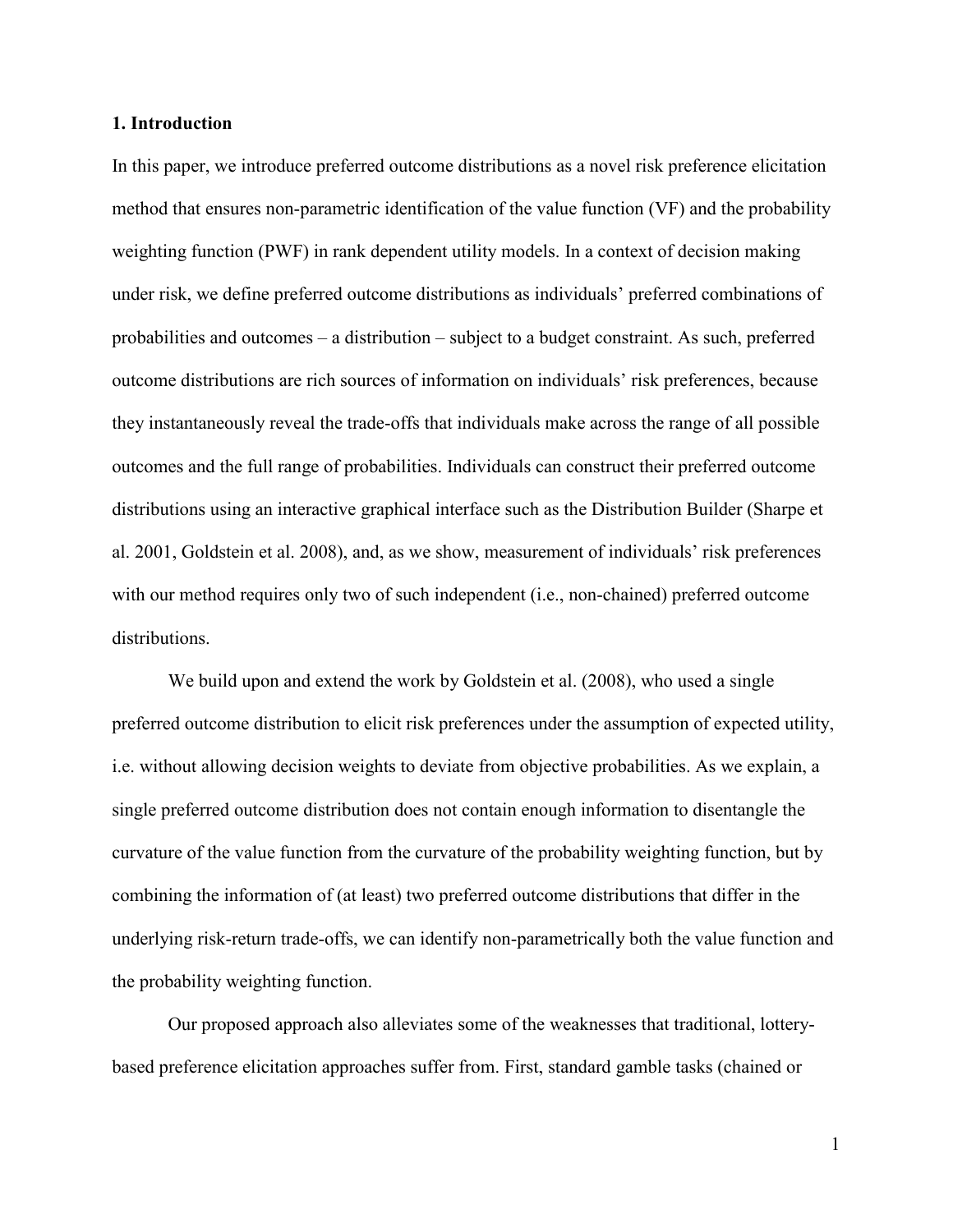otherwise) may suffer from biases resulting from a focus on either probabilities or outcomes (Hershey and Schoemaker 1985). [1](#page-0-0) In our approach, individuals construct a preferred outcome distribution and distribute probability mass (i.e., risk) across the total range of outcomes, which balances attention over both probabilities and outcomes and is likely to improve the validity of estimated risk preferences (McCord and Neufville 1986). Furthermore, the interactive, 'natural frequency' representations of risk that we use have been shown to improve individuals' understanding of risk preference elicitation tasks compared to the probability descriptions and graphs that are typically used in gamble tasks (see e.g. Ancker, Weber, and Kukafka 2011, Gigerenzer and Galesic 2012, Ahmed et al. 2012, Kaufmann, Weber and Haisley 2012).

Second, elicitation methods that rely on a chained sequence of gambles to ensure nonparametric identification of individuals' value and probability weighting functions may suffer from error propagation because answers to initial questions carry over to the construction of subsequent lotteries (e.g., Wakker and Deneffe 1996, Abdellaoui 2000, Bleichrodt and Pinto 2000, Van de Kuilen and Wakker 2011). The use of preferred outcome distributions overcomes this problem since the method does not rely on dependent, sequential decision tasks. For this same reason, preferred outcome distributions do not create an incentive to overstate indifference payoffs between risky prospects in earlier response rounds that may raise the individual's expected payoffs in later rounds (as identified by Harrison and Rutstrom 2008 in elicitation tasks with multiple rounds). As already mentioned, a preferred outcome distribution is constructed in one single task, over the full range of possible outcomes and the entire probability range.

Finally, construction of preferred outcome distributions stimulates the use of intuitive, interactive graphical interfaces in the elicitation of risk preferences. Tools such as the

<span id="page-2-0"></span><sup>&</sup>lt;sup>1</sup> For instance, Holt and Laury's (2002) classic experiment based on a menu of lotteries with fixed amounts and changing levels of risk, (over)emphasizes probabilities.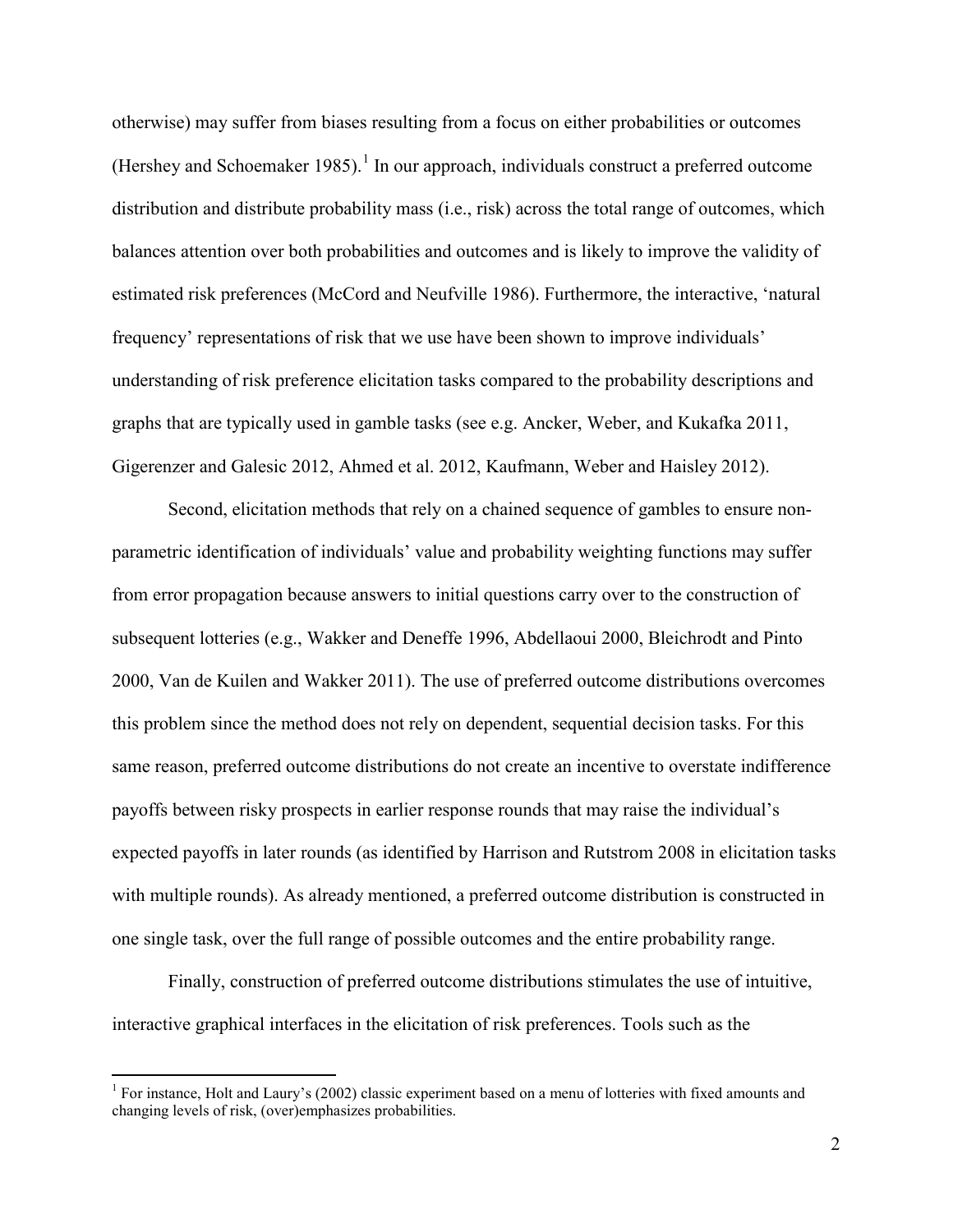Distribution Builder easily and intuitively allow individuals to experience probabilities and associated outcomes (Goldstein et al. 2008), which is well in line with recent work in decision making under risk (e.g., Abdellaoui, L'Haridon and Paraschiv 2011 and Choi et al. 2007, Barron and Erev 2003, Hertwig, Barron, Weber, and Erev 2004, Camilleri and Newell 2011). Furthermore, the task of graphically constructing a preferred outcome distribution is much less repetitive in nature than a chained lotteries approach; studies estimating individuals' risk preferences using chained lotteries often requiring participants to make more than one hundred choices. When using a preferred outcome distributions approach, elicitation of two distributions is enough to identify individual-level estimates of the value and probability weighting function. These features of the preference elicitation task will be attractive to researchers and financial services firms interested in eliciting customers' risk preferences in an easy manner while accounting still for biases in probability weights.

The remaining of the manuscript is organized as follows. In the next section, we offer an intuitive overview of the basic structure of the Distribution Builder and of its main components. We explain risk-return tradeoffs and show how they are presented within the Distribution Builder. In the second and third sections we formally describe the decision problem underlying a typical Distribution Builder task and how this task can be used to elicit the value function and the probability weighting function of a model of rank-dependent utility (e.g. Tversky and Kahneman's (1992) Prospect Theory). Furthermore, we discuss the requirements for identification of these functions, both parametrically and non-parametrically. In the fourth section, we describe the design of an incentive-compatible lab study in which participants use the Distribution Builder to construct their preferred outcome distributions subject to a budget constraint. We present the results regarding the value function and the probability weighting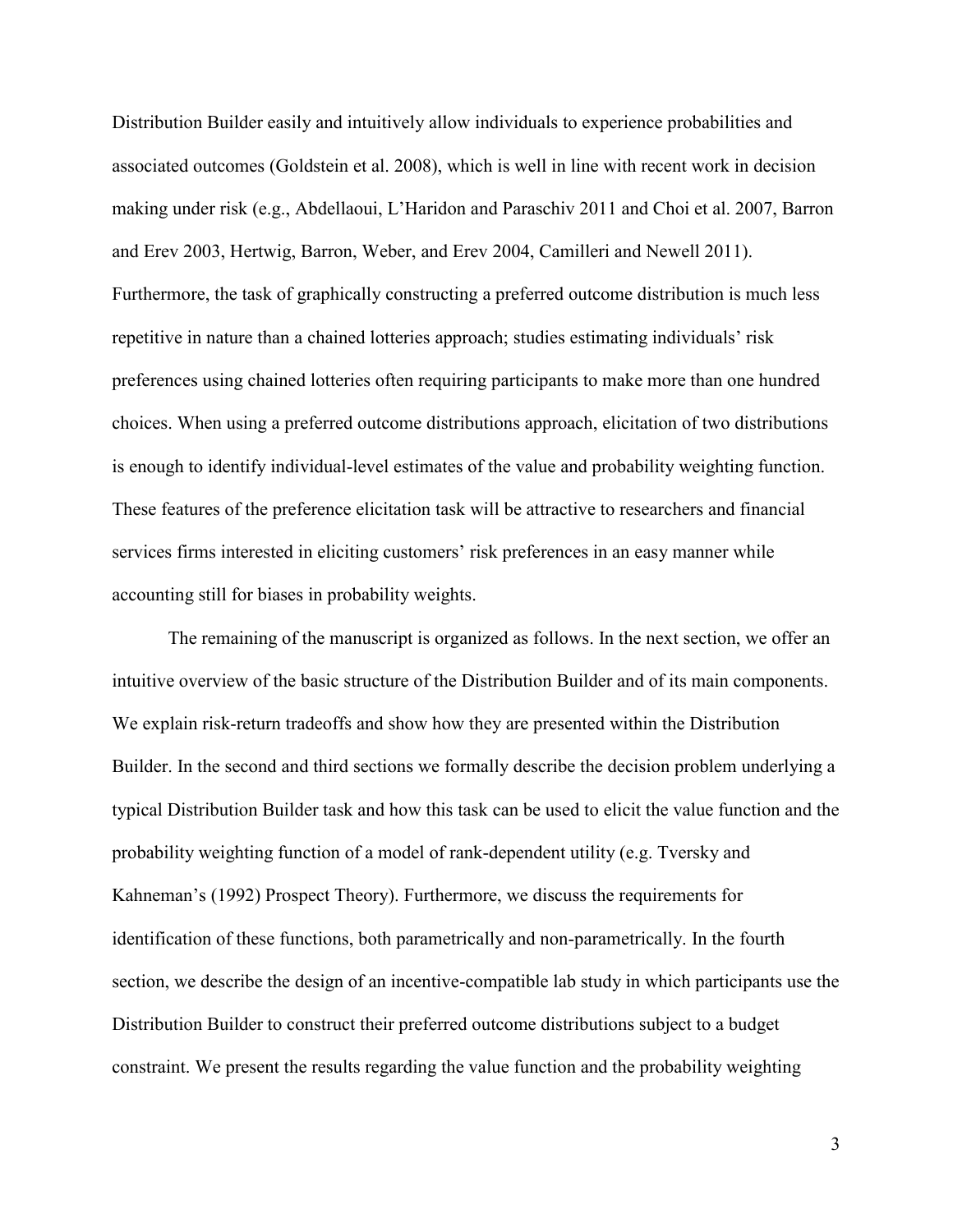function, both at the individual-level and averaged across all subjects. The estimates of the value function are in line with previous research but the probability weighting biases are diminished, thus favoring our preferred outcome distributions based approach. We conclude the paper with a discussion of our results.

## **1. Basic Structure of the Distribution Builder**

The Distribution Builder (Goldstein et al. 2008) draws on previous research on risk representations demonstrating that individuals are best capable of understanding probabilities when given a graphical presentation of the frequencies of occurrence of a risky event (Fagerlin, Zikmund-Fisher and Ubel, 2011). The main contribution of the Distribution Builder is the implementation of these ideas within a sound behavioral financial economics framework (e.g. modern portfolio theory and rank-dependent utility theory) and in a user-friendly online environment, thus making it attractive for widespread adoption by scholars and practitioners.

The Distribution Builder combines several decision variables interactively in a single tool, providing consumers with a simple and intuitive device to express their preferences over a large range of values of the decision variables used. In an investment context, consumers using the Distribution Builder are typically asked to determine their most preferred probability distribution for obtaining future revenues, given a budget constraint on today's investments. In other words, with the Distribution Builder, consumers make a joint decision on risk and returns of financial outcomes, subject to a budget constraint. In Figure 1, we present the initial layout of the Distribution Builder as seen by users on a computer screen, and we highlight and explain in detail six important features of the measurement tool that enable the reader to better follow our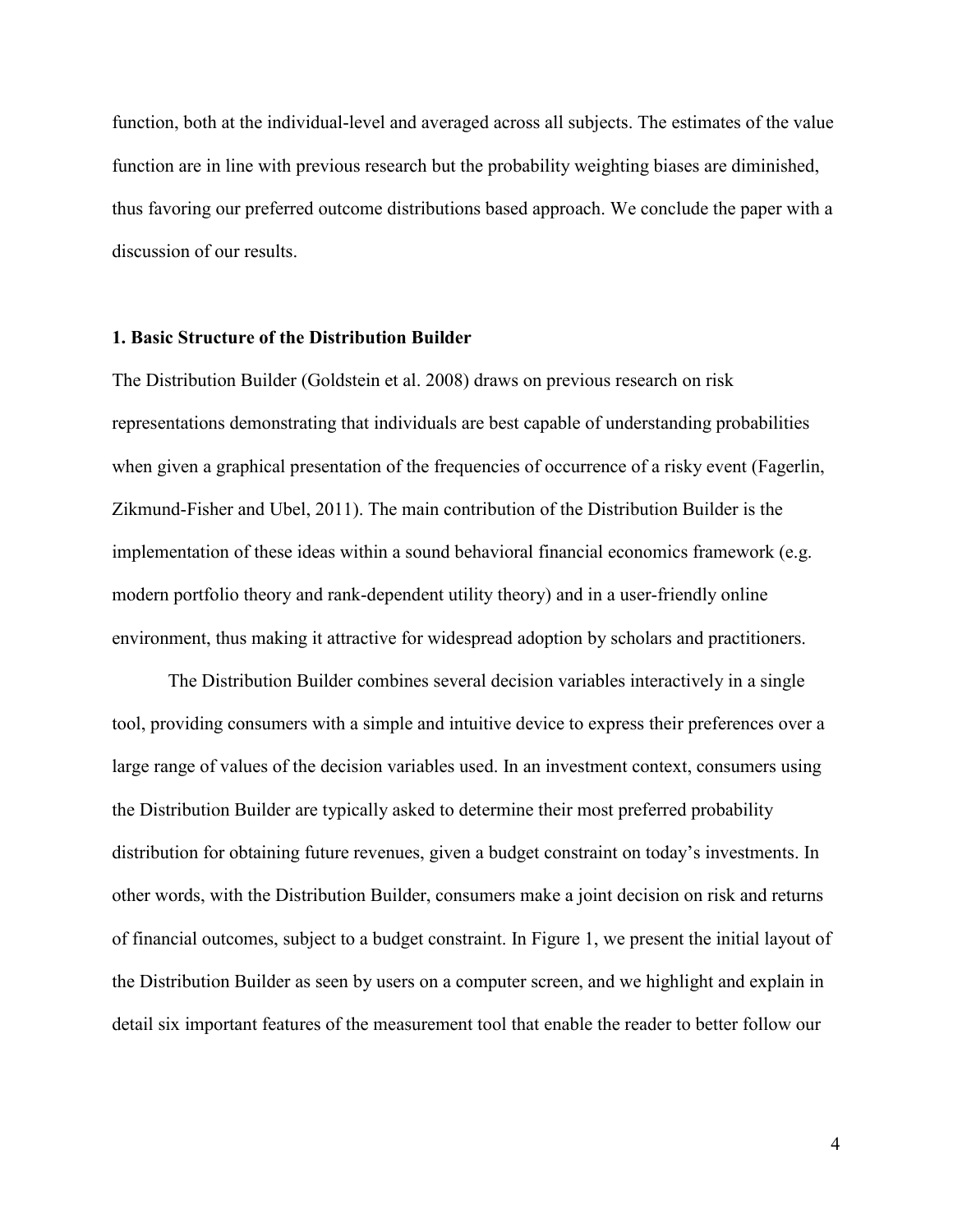examples and later sections. Figure 2 presents illustrative examples of the use of the Distribution Builder and of its main features.

At its most basic level, the Distribution Builder presents consumers with an interactive graph of 100 markers representing investment outcomes that occur with equal probability (see 'Features 1 and 2' in Figure 1), similar to tickets that are drawn in a lottery. In addition, the Distribution Builder graphically represents the fact that (1) not all investment outcomes have equal value, (2) an individual's investments have to be made from a limited financial budget, (3) higher investment outcomes are more costly, and (4) by taking more risk a higher expected return can be obtained (this fourth aspect is implemented using unequal Arrow-Debreu state prices for each of the markers (Arrow 1964, Debreu 1959); more details are given below).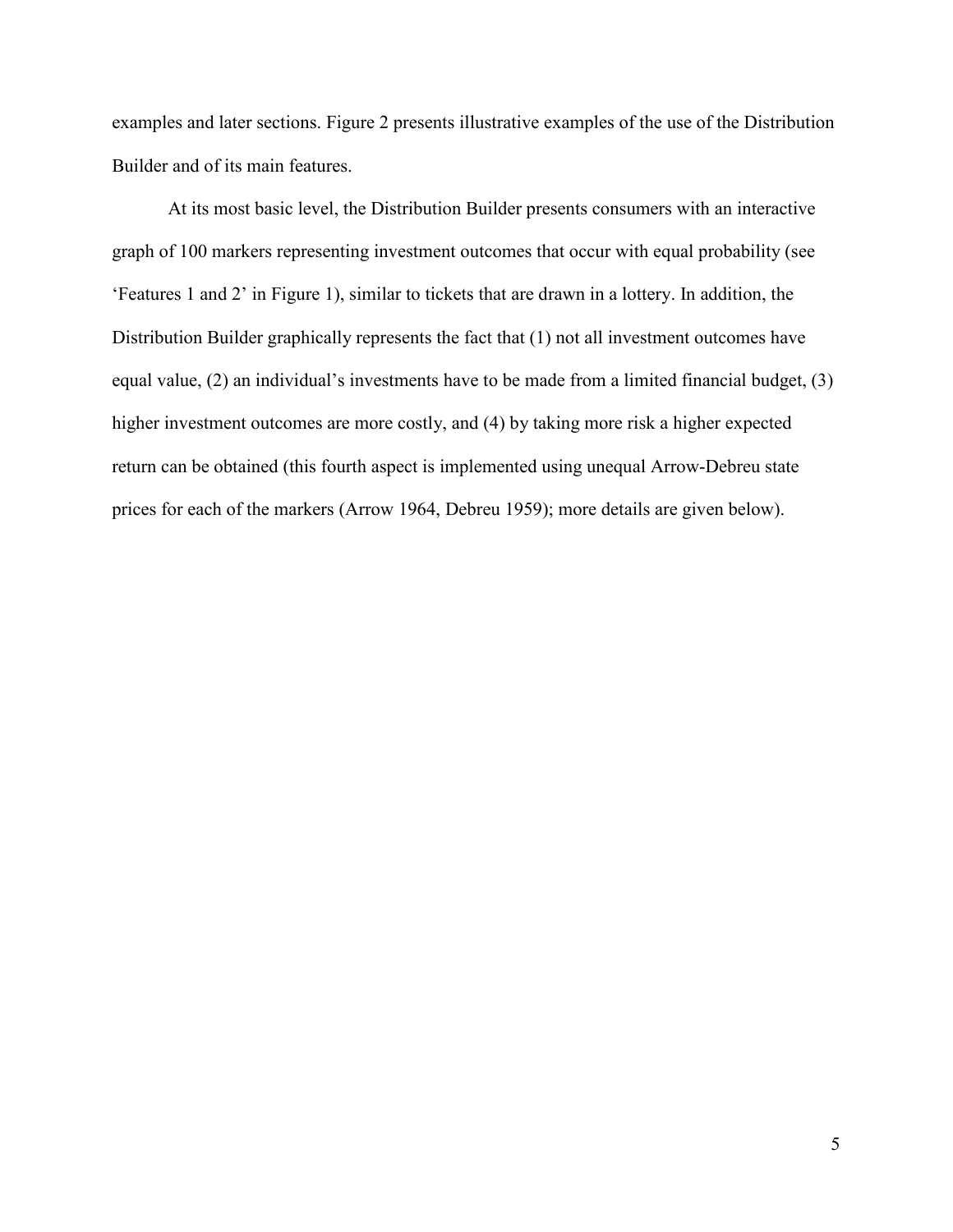

*Feature 1.* One hundred 1-percent probability markers situated in the leftmost column at the start. *Feature 2.* Outcome levels and labels corresponding to just as many discrete outcome columns, to which any number of probability markers (individually or stacked) can be dragged-and-dropped with a computer mouse. In the present setting, there are 21 outcome levels, from zero to 2,000 euros, in increasing order from left to right and in equal steps of 100 euros. *Feature 3.* Interactive investment budget meter, set to zero value (0%) at the start. *Feature 4.* Interactive investment budget meter bar. This bar is colored gray at the start, corresponding to no investment budget spent; all markers are then situated in their starting position in the leftmost column. The bar changes color depending on the percentage of investment budget spent, which in turn depends on the outcome distribution being constructed by moving the markers to the outcome levels. The differently colored bar moves to the right (left) indicating an increase (decrease) in investment budget spent. When the investment budget is underused (overused), the budget meter bar will be blue (red); see Figure 2 (panels B and C). When between 99.5% and 100.5% of the investment budget is spent, the budget meter bar will be green (see Figure 2, panel D). The "Done" button can then be clicked to submit the outcome distribution constructed (see next feature). *Feature 5.* Users must click the rectangle-shaped "Done" button upon completion of (and when satisfied with) their most preferred outcome distribution. If the button is clicked when the investment budget is over- or underused, an automatic message will be displayed on screen, informing users to properly use the available budget. *Feature 6.* Period counter to identify the period or round that a user is in. Users can use the Distribution Builder from 1 to the maximum number of rounds. *Feature 7.* Circleshaped question mark help button. When clicked, an automatic message will be displayed explaining what the user must do (e.g. move the markers and respect the budget meter).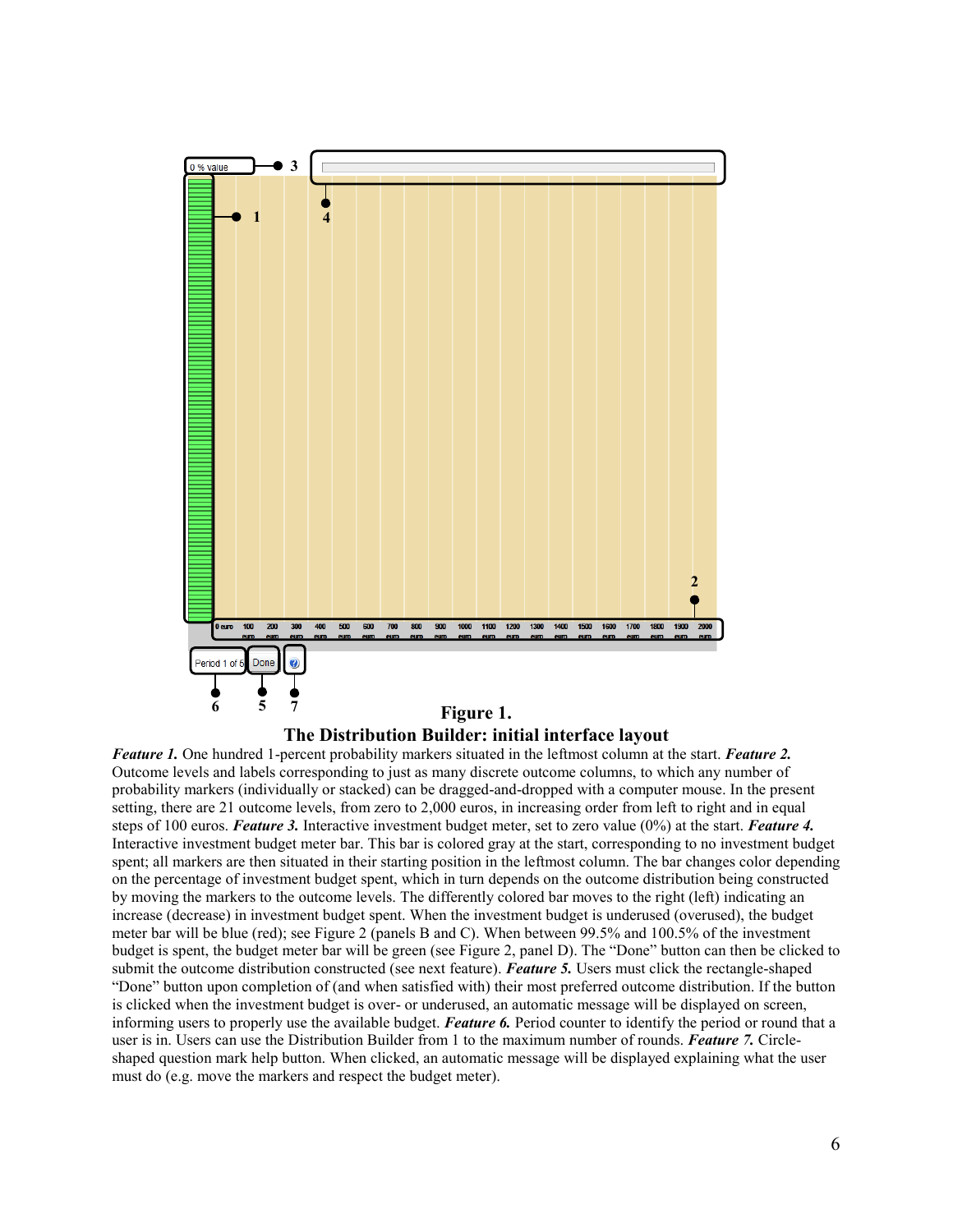

# **Figure 2.**

## **Examples of constructed outcome distributions in the Distribution Builder**

*Panel A.* Initial Distribution Builder layout as seen by users on a computer screen (same as Figure 1). From here, users can drag-and-drop the green probability markers with a computer mouse into any possible outcome distribution. Panels B to D are examples of such outcome distributions. *Panel B.* An outcome distribution using less than 99.5% of the investment budget (hence the budget meter is blue). *Panel C.* An outcome distribution using more than 100.5% of the investment budget (hence the budget meter is red). *Panel D.* An outcome distribution using between 99.5% and 100.5% of the investment budget (hence the budget meter is green).

When using the Distribution Builder, these four aspects are experienced through two key

interface features. First, potential outcomes are ordered from low to high in the graphical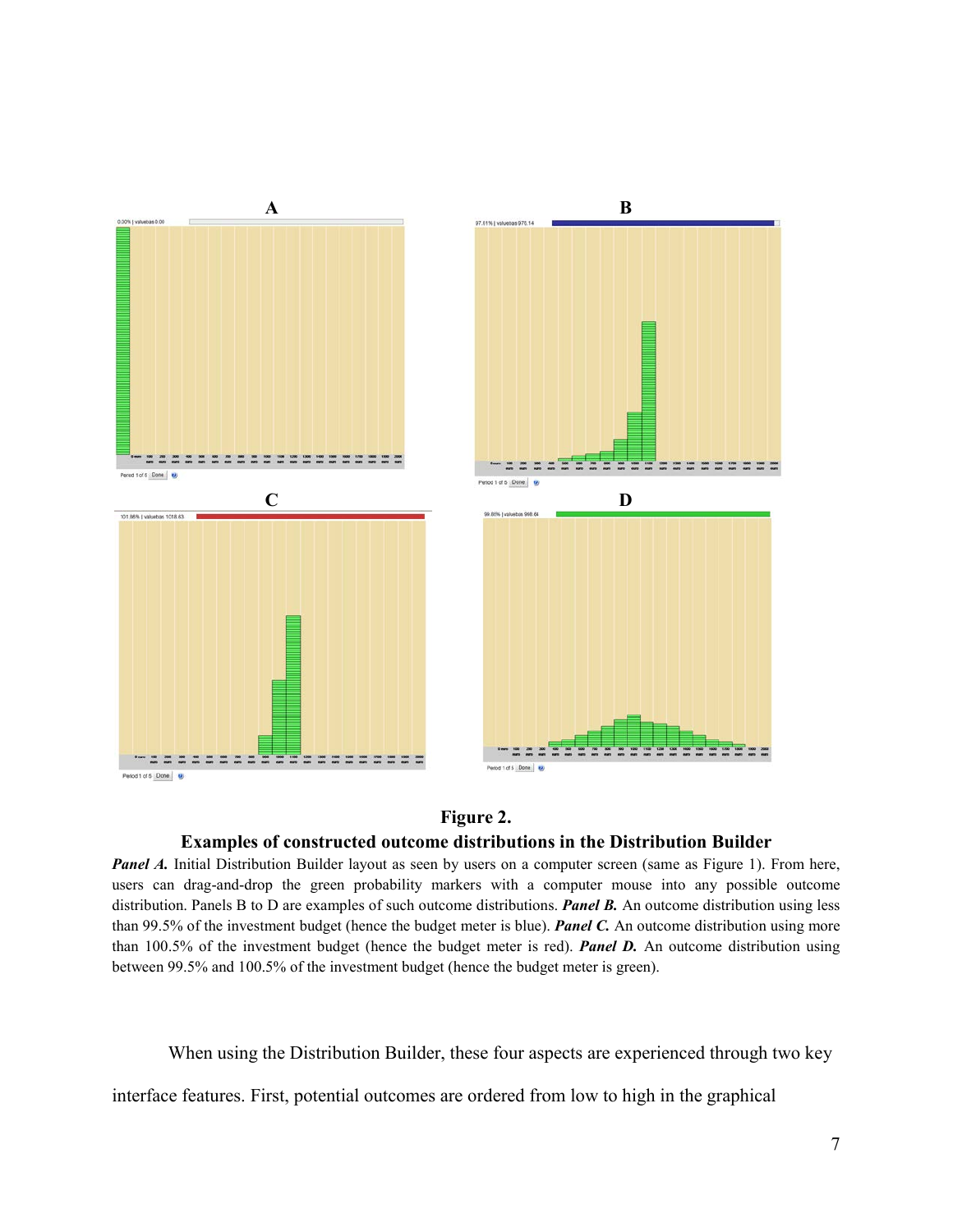interface. Second, consumers are presented with an interactive budget 'meter' that shows how much of their investment budget is spent depending on the potential outcome levels where they place the markers (see 'Features 3 and 4' in Figure 1). Thus, consumers cannot simply place all investment markers on the investment outcome that they prefer the most (i.e. the highest return). Instead, consumers are required to make trade-offs between a fairly safe but average payoff and the chance of a higher payoff in combination with the chance of a lower payoff (see Figure 3; Panels B to D). This latter downside risk cannot be avoided – the chance of winning a higher payoff is more expensive – so that expenditures for other markers will need to go down.

The Distribution Builder interface further assists individuals by automatically assigning the underlying stochastic or probabilistic 'states of the world' (e.g. degrees of economic recession or returns on the asset markets) and their corresponding state prices to the different outcomes in an optimal manner. Details will be provided in the next section, where we introduce the user's decision problem more formally, but the essence is that the optimal assignment minimizes the budget required to achieve a specific distribution. An important consequence of this automatic optimal assignment is that to the user the presence of different Arrow-Debreu state prices is only noticeable through the implied trade-off between risk and return. The implementation of these trade-offs based on sound financial economics principles in an interactive graphical presentation of the frequencies of occurrence of risky outcomes is illustrated in the Distribution Builder examples in Figure 3.

**A B**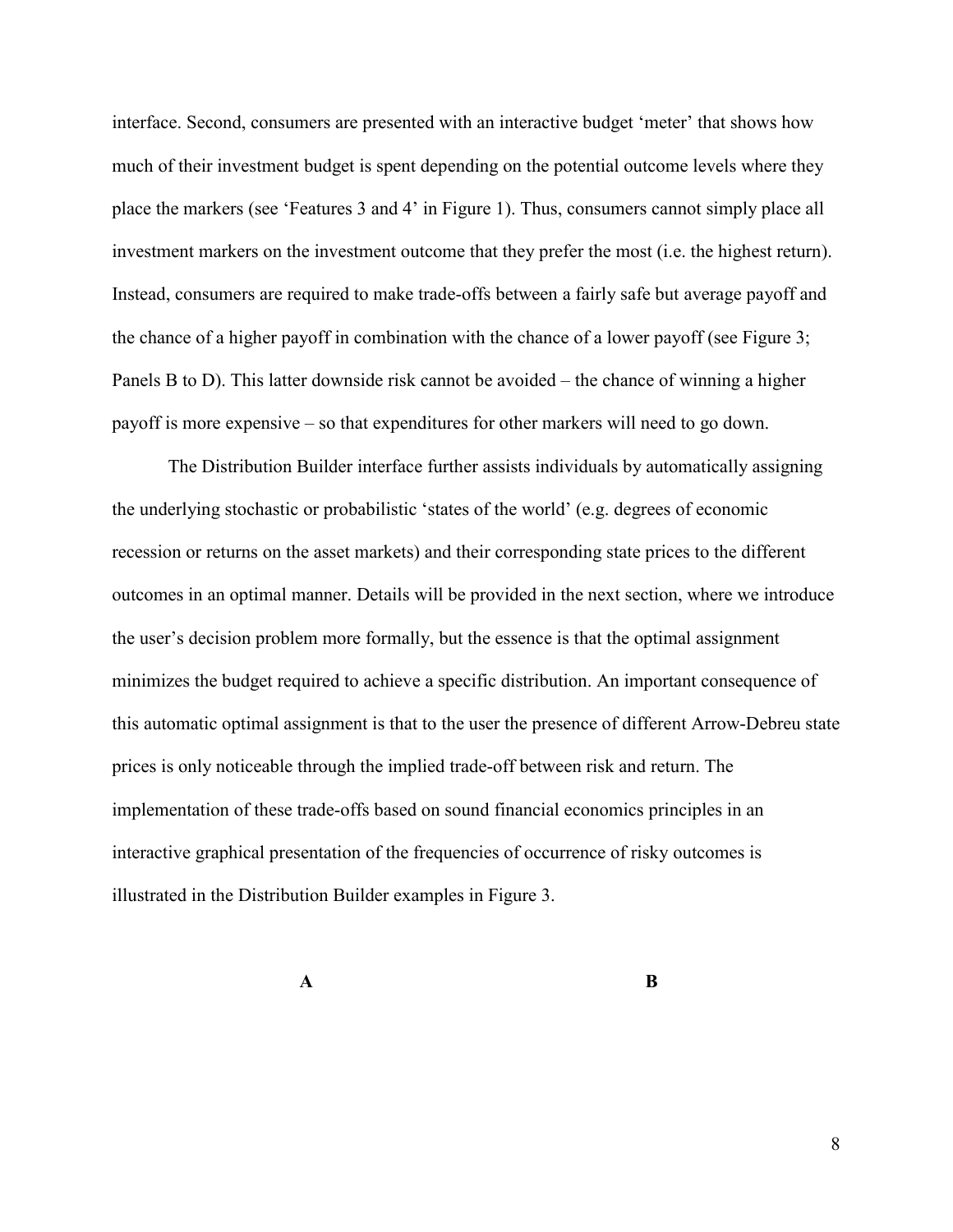

# **Figure 3.**

**Example of the risk-return tradeoff and underlying state prices in the Distribution Builder** *Panel A.* An outcome distribution using between 99.5% and 100.5% of the investment budget (hence the green budget meter), where all probability markers are placed on two outcomes only (zero and 2,000 euros). With an investment budget of 1,000 euros, such preferred outcome distribution could indicate a *risk-seeking* individual. *Panel B.* An outcome distribution using between 99.5% and 100.5% of the investment budget (hence the green budget meter), where all probability markers are placed on two outcomes only (1,000 and 1,100 euros). With an investment budget of 1,000 euros, such preferred outcome distribution could indicate a *risk-averse* individual. **Panels C and D.** Starting from the outcome distribution of Panel B, moving three markers to the right to have a 3% chance of a return of 1,200 euros would mean spending more than the available investment budget, which is not feasible (in Panel C the budget meter is red). To stay on budget, one must trade the chance of a 1,200 euro return for the chance of a lower return. Moving one marker from the 1,000 euros pile to the left, to a 1% chance of a 900 euro return, would be a possibility (in Panel D the budget meter is green).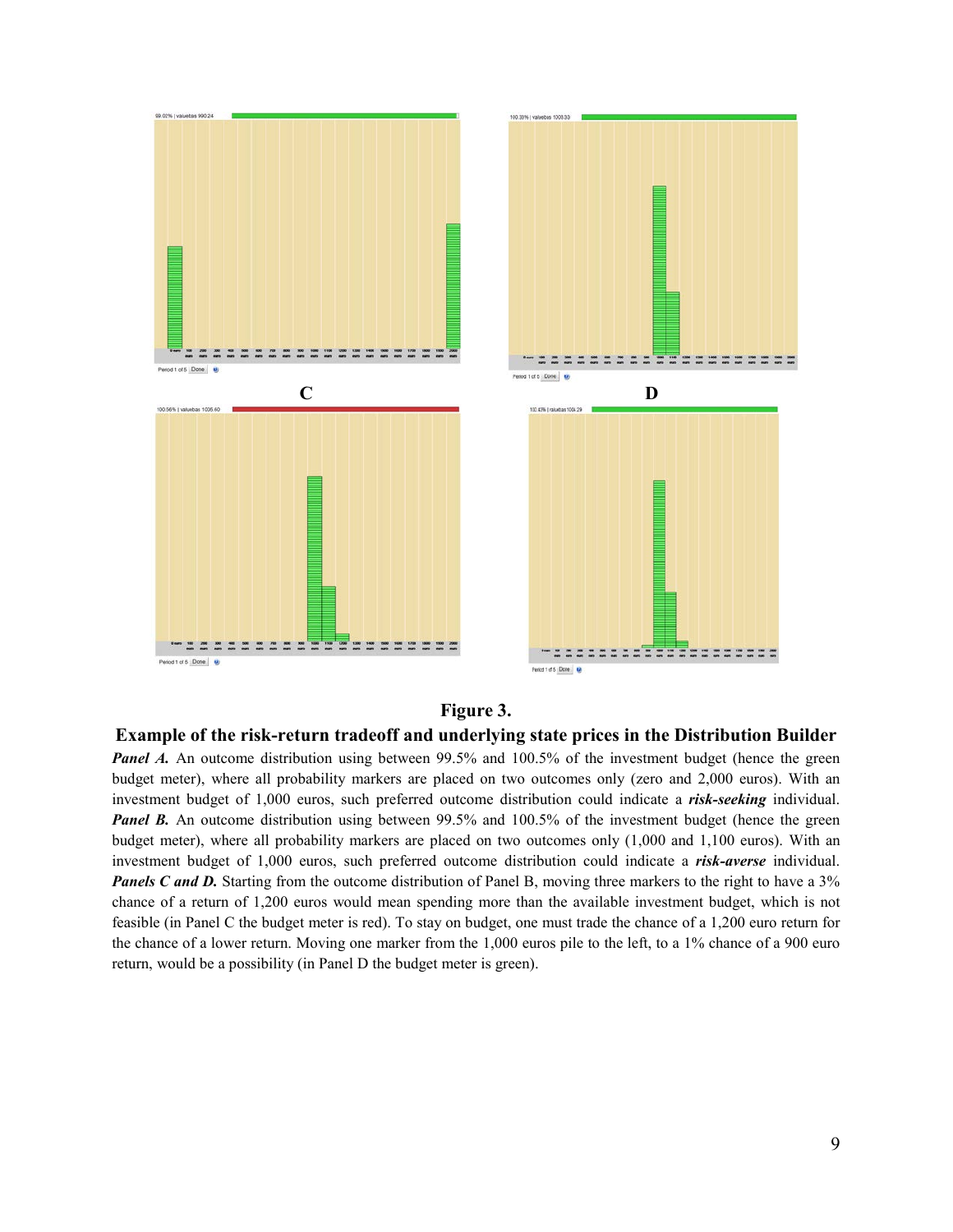## **2. Eliciting preferred outcome distributions**

In this section we discuss the use of the DB for the elicitation of preferred outcome distributions. We define a preferred outcome distribution as an individual's preferred combination of probabilities and outcomes in a decision under risk, subject to a budget constraint. When Goldstein et al. (2008) introduced the DB, they assumed an expected utility model in the analysis of preferred outcome distributions. As a consequence, the decision weight assigned to an outcome was assumed to be equal to the objective probability associated with that outcome.

In this paper, we study the decision problem underlying preferred outcome distributions for the case of rank dependent preferences. Let  $v(t)$  denote the value function and  $\pi(t)$  denote the transformation that is applied to the cumulative probability distribution function (see Tversky and Kahneman 1992 and Quiggin 1981). Moreover, let *w=1,…,W* denote the possible states of the world such that they are ordered in terms of their Arrow-Debreu state prices. In particular,  $s_w$ denotes the Arrow-Debreu state price of state *w*, which is the investment required to guarantee a payoff of one in state *w*. We assume states are ordered such that  $s_1 > s_2 > ... > s_W$ . Finally,  $p_w$ denotes the probability that state of the world *w* realizes and *ow* the desired outcome level for that state of the world. In order to construct a preferred outcome distribution, one has to maximize the subjective expected utility subject to the budget constraint. With *B* denoting the available budget, a formal representation of this decision problem is given by (we omit individual specific subscripts for clarity of exposition):

(1) 
$$
\max_{o_w, w=1,...,W} \sum_{w=1}^{W} \pi_w v(o_w), \quad s.t. \sum_{w=1}^{W} o_w s_w \leq B,
$$

with

$$
(2) \qquad \pi_{\rm w} = \pi \bigg( \sum_{j=1}^{\rm w} p_j \bigg) - \pi \bigg( \sum_{j=1}^{\rm w-1} p_j \bigg).
$$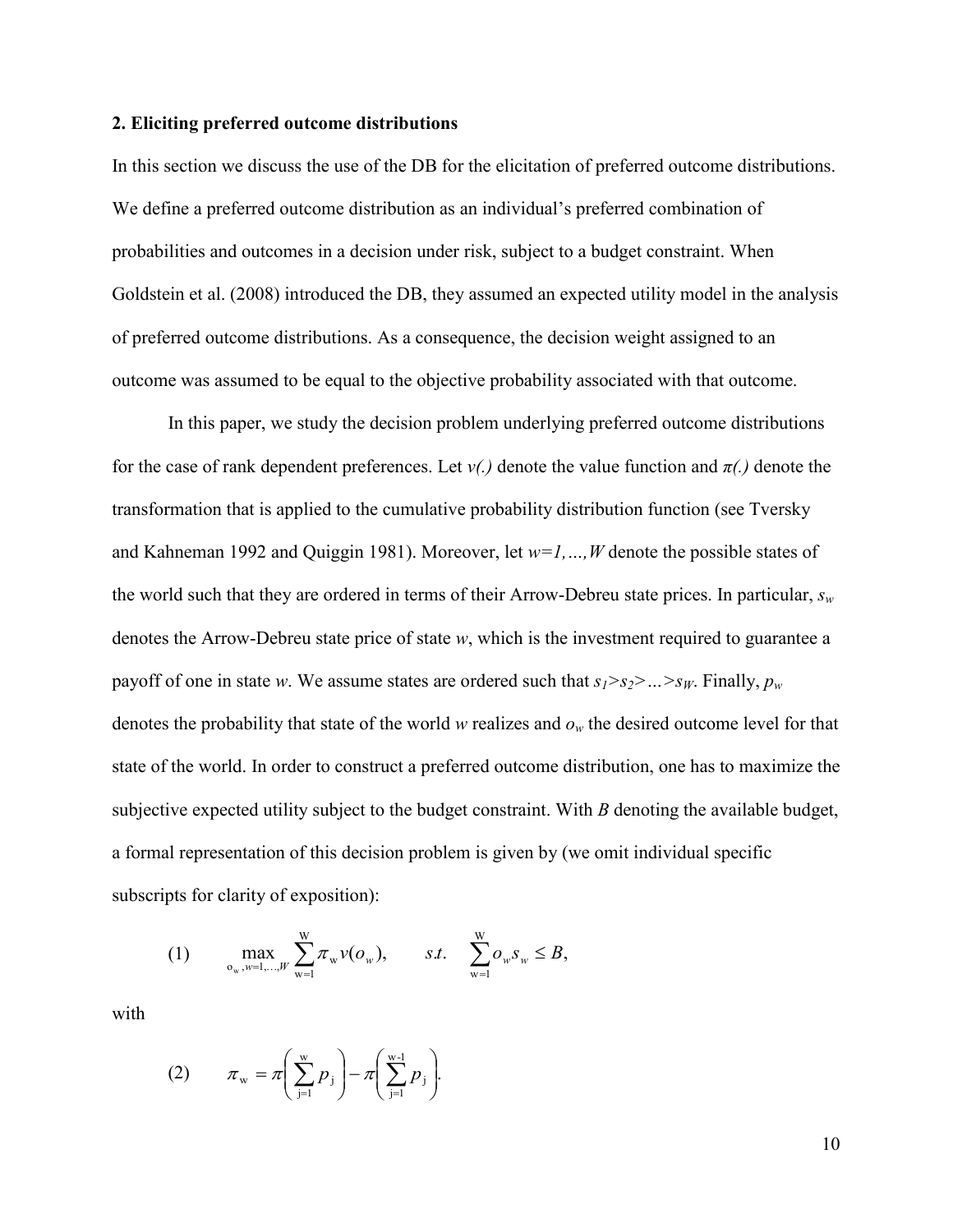Here  $\pi_{w}$  is the decision weight assigned to state  $w^{2}$  $w^{2}$  $w^{2}$  For Equation (2) to represent rank dependent preferences, the markers should be placed in order of increasing outcome levels as well. Therefore we first show that every optimal allocation of outcomes to states satisfies this property.

We assume, as it is common, that the value function does not depend on the state of the world *w* directly, but only on the outcome obtained in that state of the world, *ow*. This assumption and the assumption of a non-decreasing value function – a higher utility can only be achieved when a larger budget is available – make the optimal assignment of a set of desired outcome levels to states of the world straightforward, and greatly simplify the solution of the complex decision problem outlined above. To see this, note that the cost of generating a specific outcome distribution is minimal if the states with the highest state prices (i.e., for states of the world in which it is very costly to guarantee a certain outcome level) are assigned to the lowest outcomes (i.e., investment returns). As a consequence, a utility maximizing outcome distribution assigns the states with high state prices to the lowest outcome levels. Otherwise, the outcome distribution could be improved upon by reassigning (higher) outcome levels to (lower priced) states of the world, which would require a smaller budget. Under utility maximization, the order (in terms of decreasing size) of the state prices is therefore perfectly aligned with the order in the outcome levels that the markers are assigned to. Hence, every solution to the problem in Equations (1) and (2) automatically satisfies the required link between the ordered state prices and the ordered outcomes for Equation (2) to represent rank dependent preferences.

<span id="page-11-0"></span>This link between the rank of the outcome of a marker in a preferred outcome distribution and the corresponding rank of its state price is implemented in the DB graphical interface to

<sup>&</sup>lt;sup>2</sup> If  $\pi_w = p_w$ , Equations (1) and (2) formalize the decision problem under expected utility as in Goldstein et al. (2008).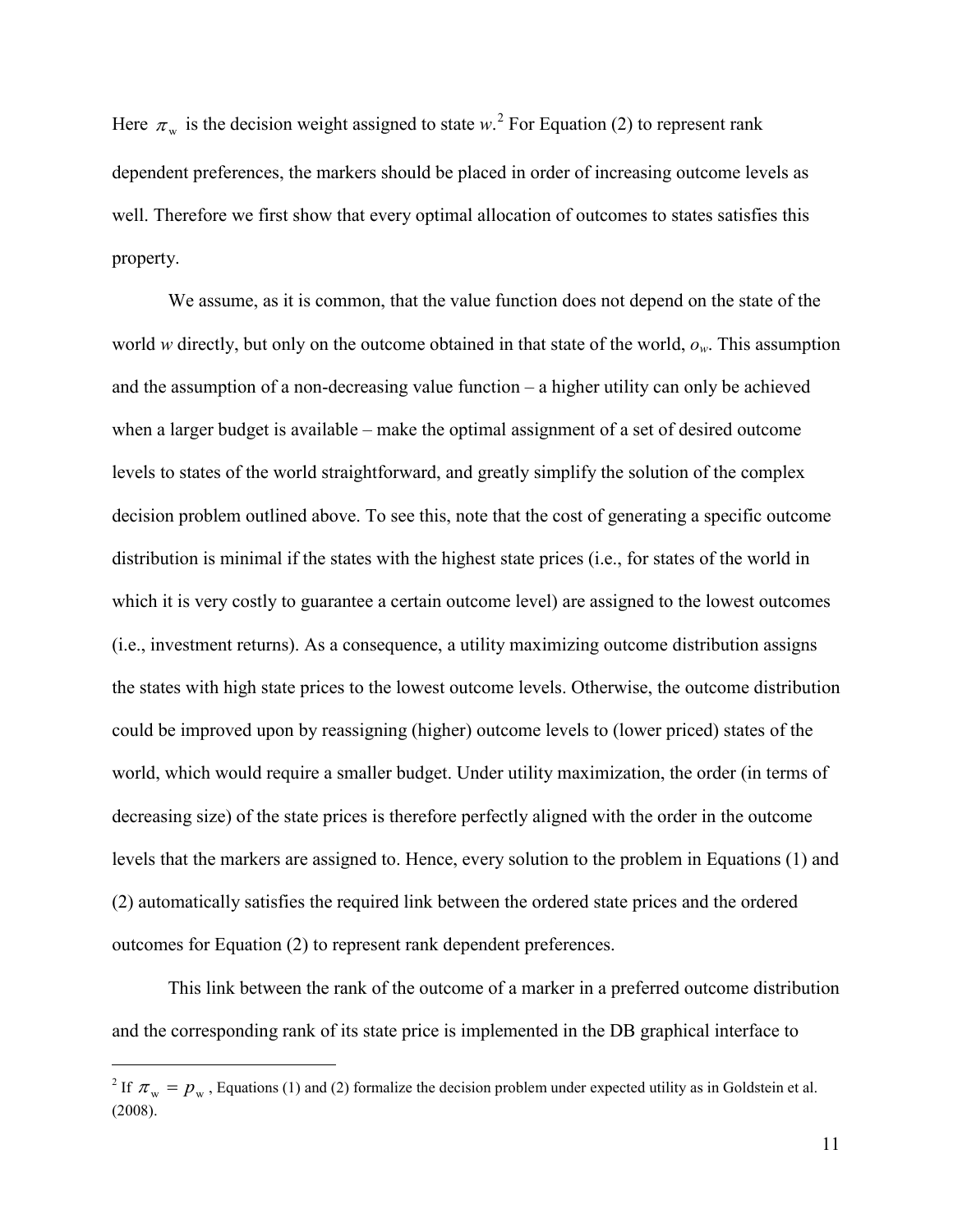simplify the decision problem. Instead of a marker representing a particular state of the world, the tool automatically identifies the state of the world that a marker corresponds to *ex post,* based on its location in the desired distribution. These locations are updated every time a user moves some markers. Thus, without burdening the user, the tool itself ensures an optimal assignment of outcomes to states and corresponding state prices to minimize the budget needed to obtain a given outcome distribution.

### **3. Preference elicitation using preferred outcome distributions**

## **3.1. Parametric identification**

The structure of the decision problem that underlies preferred outcome distributions facilitates the analysis of underlying risk preferences by use of the first order conditions corresponding to the decision problem in Equations (1) and (2). With  $\gamma$  denoting the Lagrange multiplier of the constrained optimization problem, $3$  the first order conditions with respect to the decision variables *ow* are:

(3) 
$$
\pi_w v'(o_w) - \gamma s_w = 0
$$
, for  $w = 1, ..., W$ .

Therefore, one preferred outcome distribution provides *W* observations on the value function and the probability weighting function, allowing certain parametric versions of  $\pi$ .) and *v*(.) to be estimated at the individual-level, as long as the markers (i.e., desired payoffs) are sufficiently spread over the range of outcome levels.<sup>[4](#page-12-0)</sup>

 $3$  Xia and Zhou (2012), indicate that, under mild conditions on the primitives of the economy, equilibrium state prices satisfy the conditions required for this approach to be valid. Given that the state prices we use are equilibrium prices, that is, they are calibrated to actual market data, we assume the necessary conditions, as listed in remark 3.6 of Xia and Zhou (2012), are satisfied in our setting.<br><sup>4</sup> This might not always be the case. For example, Goldstein et al. (2008) exclude 50 out of 620 observations, as they

<span id="page-12-0"></span>have all markers at the reference level. A Bayesian estimation method that aggregates parameter information across individuals could solve this identification problem.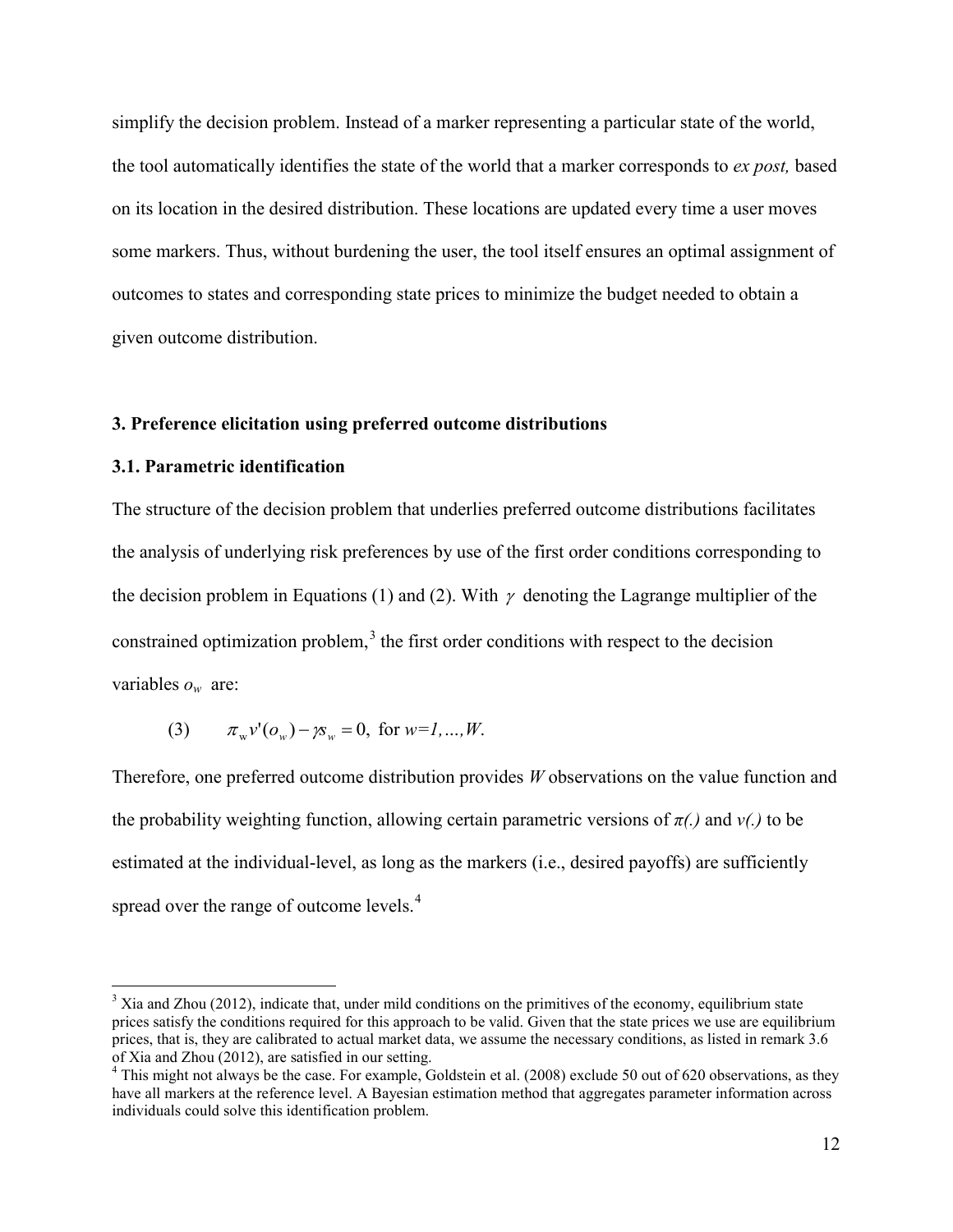# **3.2. Non-parametric identification using variation in state prices**

While Equation (3) might provide enough information to enable parametric identification, it is desirable to make no prior assumptions regarding the functional forms of the functions of interest (Abdellaoui 2000, Bleichrodt and Pinto 2000) and identify  $\pi$ .) and  $v$ .) non-parametrically. Given that there are *W* decision weights  $\pi_w$ , a greater number than *W* observations are needed for estimation. To achieve this, we propose to elicit preferred outcome distributions in multiple scenarios that vary in state prices  $s_w$  (and hence in the distribution of asset returns) and then combine the information contained in the resulting preferred outcome distributions for estimation.

In this paper we will elicit preferred outcome distributions in two scenarios, one with high average returns and one with low average returns, denoted by *H* and *L*, respectively. The corresponding first order conditions are represented by:

(5) 
$$
\pi_w v'(o_w^c) - \gamma^c s_w^c = 0
$$
 for  $c = H, L$  and  $w = 1, ..., W$ .

Combining the first order conditions for the  $w^{\text{th}}$  marker in the two scenarios provides the following equation that can be used straightforwardly to estimate the *value function*:

(6) 
$$
\frac{v'(o_w^H)}{v'(o_w^L)} = \frac{\gamma^H s_w^H}{\gamma^L s_w^L}.
$$

In Equation (6) the probability weights have cancelled out, facilitating estimation of the value function. Further taking logarithms, we obtain

(7) 
$$
\ln(s_w^H) - \ln(s_w^L) = \ln(v^{\prime}(o_w^H)) - \ln(v^{\prime}(o_w^L)) - \ln(\gamma^H) + \ln(\gamma^L).
$$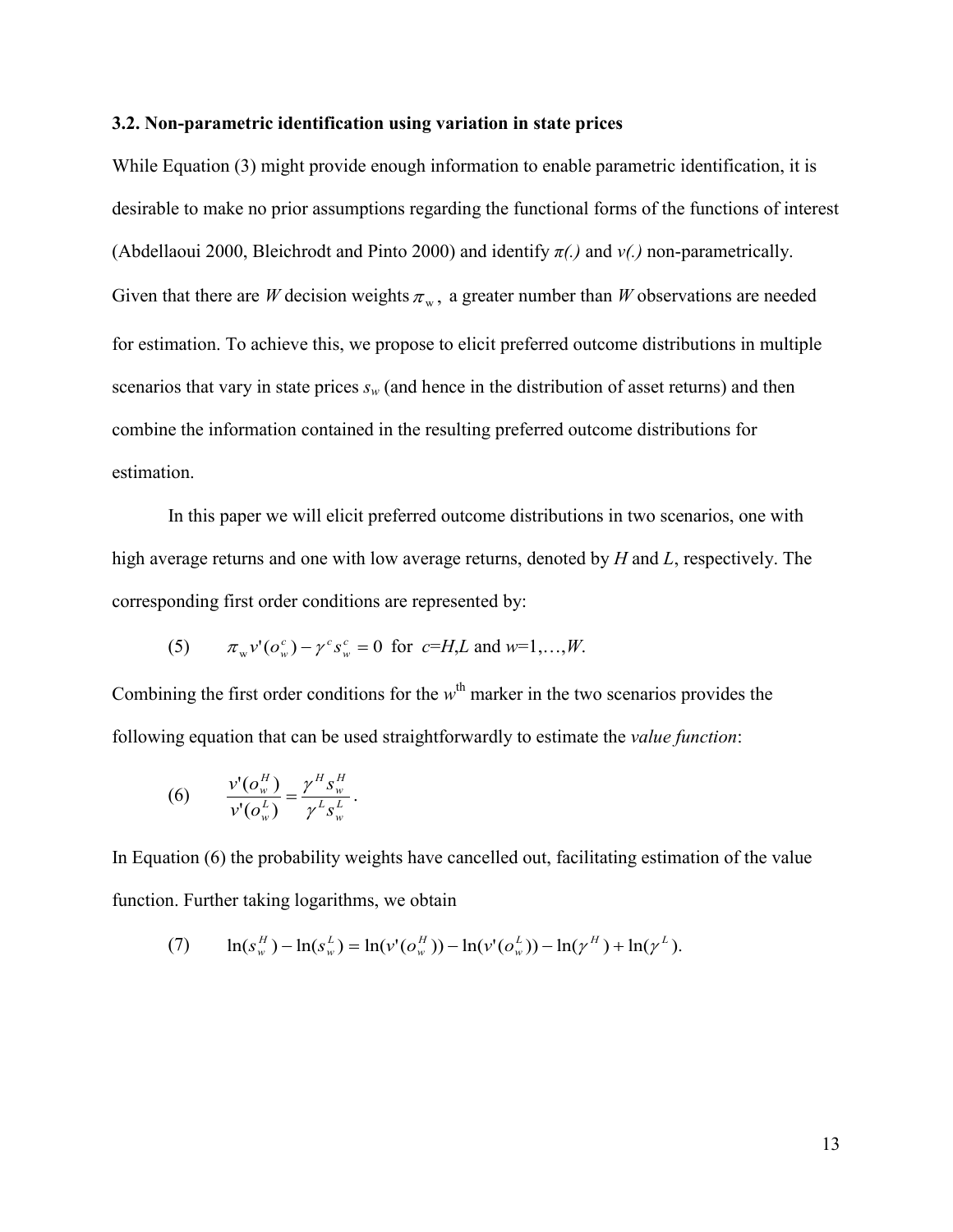Estimates of  $ln(v' (o_w))$  can be obtained using linear regression based on Equation (7).<sup>[5](#page-12-0)</sup> Having established estimates of  $v'(\theta_w)$  for all relevant outcome levels, identification of  $\pi_w$  is straightforward. Specifically, with  $\pi_w = \gamma^c s_w^c / v' (o_w^c)$  from Equation (5), with  $s_w^c$  known, an estimate of  $v'(\sigma_w^c)$  available, and using  $\Sigma \pi_w = 1$ , we find  $\gamma^c = 1/\sum_w (s_w^c/v'(\sigma_w^c))$ *w c*  $\gamma^c = 1/\sum_{w} (s_w^c / v'(o_w^c))$  and hence  $\pi_w$ is identified. Having established identification, log-linearized versions of the original first order conditions in Equation (5) can be estimated using linear regression:

(8) 
$$
\ln(s_w^c) = \ln(\pi_w) + \ln(\nu(\sigma_w^c)) - \ln(\gamma^c), \text{ for } c = H, L \text{ and } w = 1, ..., W.
$$

This enables estimation of  $ln(v' (o_w))$  and  $ln(\pi_w)$  jointly, based on the information contained in the two preferred outcome distributions. The analysis in Section 4 is performed using this estimation procedure.

# **3.3 State prices and preferred outcome distributions**

For the construction of state prices we follow Sharpe et al. (2000) and Sharpe (2001); details are given in the appendix. Here we focus on the effect of varying state prices on individuals' preferred outcome distributions.

One of the characteristics of state prices is that under a risk free rate  $r$ , the average state price equals 1/(1+*r*) in any scenario, as a safe investment that pays off 1 in every possible state of the world costs  $1/(1+r)$ . When risk is introduced, state prices vary, and the effect of an increase in expected asset returns, while keeping the variance fixed, is to increase the differences between state prices. The prices for relatively bad states of the world become higher, while the prices for the good states become lower. As a result, the benefits of accepting lower payoffs are larger in

<span id="page-14-0"></span> $<sup>5</sup>$  Note that the "intercept" in equation (7) is not identified. In combination with the log-transformation on the</sup> marginal utilities, this corresponds to a lack of identification of the scale of the utility function, which is not surprising.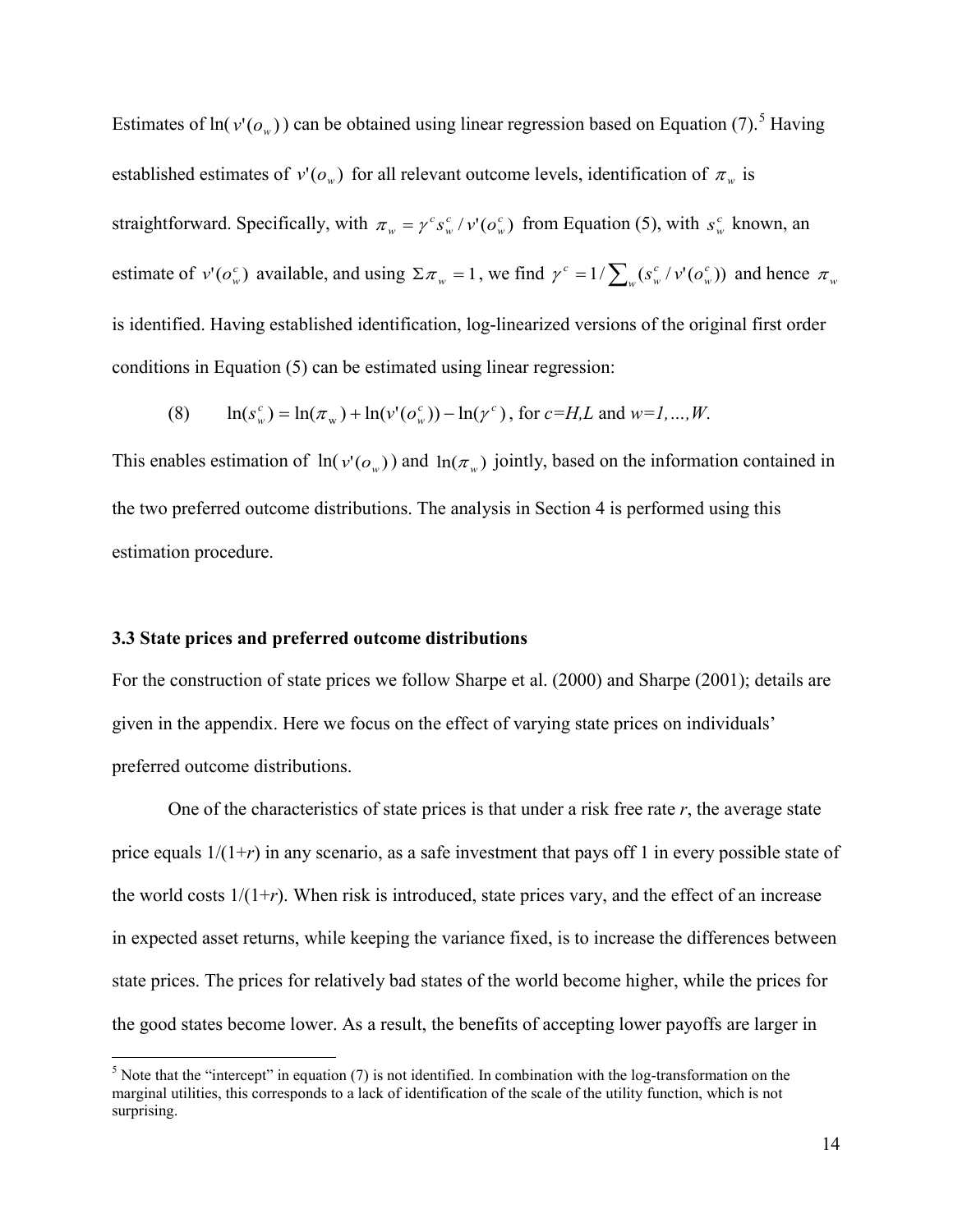case of high expected returns (as compared to low expected returns), because (i) accepting an increased risk of having a low payoff frees up more budget (as the state prices for bad states are higher) and (ii) it is less expensive to increase the odds of having a high outcome (as state prices for good states of the world are lower).

Equation (7) encapsulates this intuition. In the high returns scenario, the state prices for the bad states of the world are higher, and so  $\ln(s_w^H) - \ln(s_w^L) > 0$ . Assuming risk aversion, i.e.  $v'$  is decreasing, it is optimal to put the markers corresponding to these states at lower values in the high return scenario, since  $o_w^H < o_w^L$  implies that  $v^l(o_w^H) > v^l(o_w^L)$ . The opposite holds for the markers that represent good states of the world, and so  $\ln(s_w^H) - \ln(s_w^L) < 0$ . Hence, compared to the low returns scenario, it is optimal to assign a marker for a good state of the world to a higher outcome (i.e. an outcome where marginal value is lower) when returns are high. As a result, individuals' preferred outcome distributions in a high returns scenario are expected to be more dispersed than in a low returns scenario, so more risk is accepted.

# **4. Empirical application: Individuals' investment decisions**

# **4.1. Design of the lab study**

To illustrate the use of our method, we set up a lab study in which preferred outcome distributions were used to measure individuals' value functions and probability weighting functions. Participants were told that the experiment concerned preferences for financial decisions and they were asked to consider they had an investment budget of 1,000 Euros. They were also instructed to consider investment decisions in which a person would expect relatively high or relatively low average returns and were asked to reveal their preferences under both scenarios; the order of the scenarios being randomized. Next, a video was shown that illustrated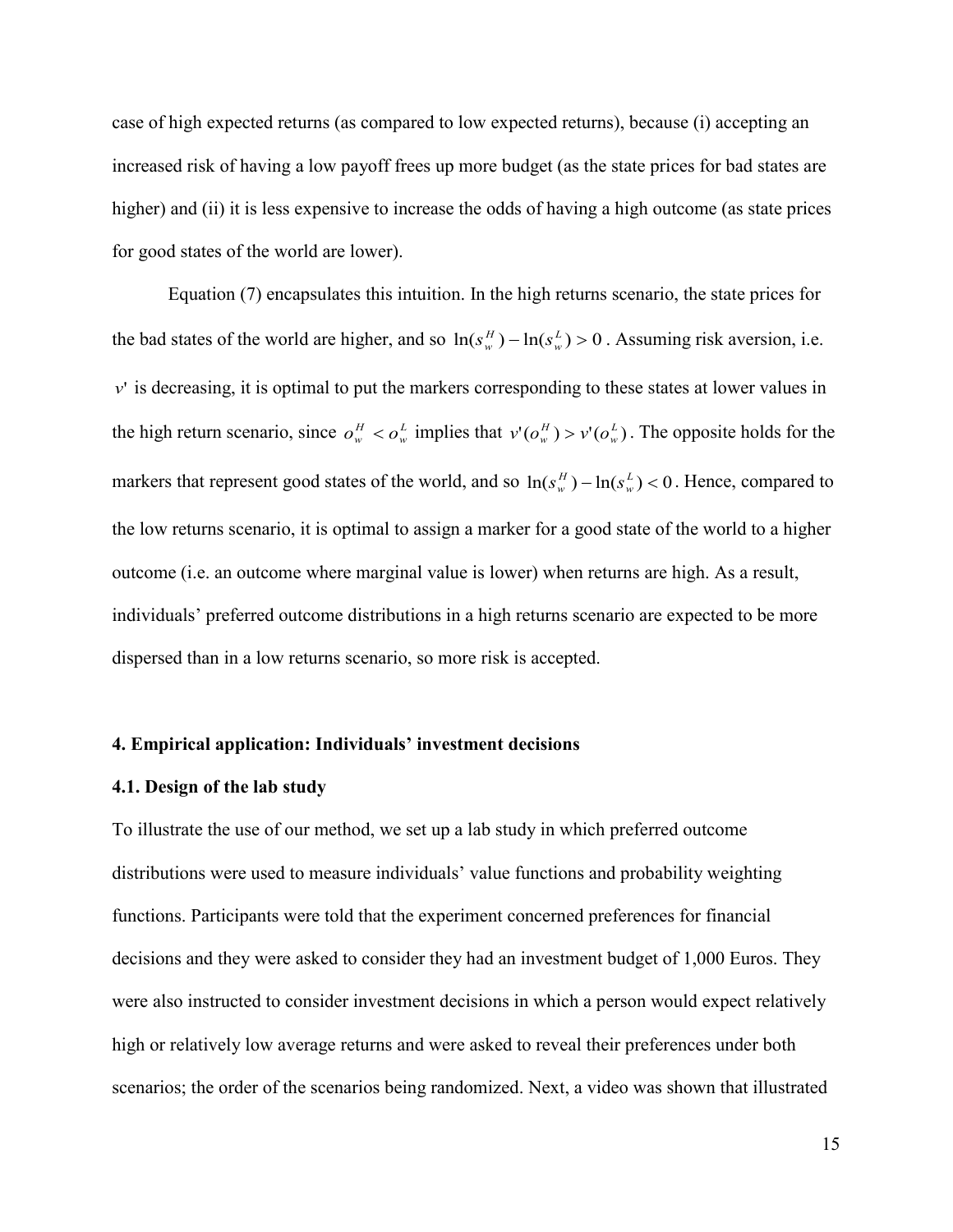the use of the DB. Test questions were asked to ensure participants had a proper understanding of outcome distributions and the use of the DB.[6](#page-14-0)

The DB used to construct preferred outcome distributions was configured as follows. There were 100 markers that could be dragged and dropped onto various outcome levels one by one, or in blocks of up to 100 at a time. A total of 21 possible outcome levels were used, ranging from 0 Euros to 2,000 Euros, in steps of 100 Euros. The interactive graphical interface of the DB in Figure 1 corresponds to this set-up.

To induce variation in state prices, we used two investment scenarios, a high returns scenario and a low returns scenario. We generated state prices that correspond to a risk free rate of 2% and a mean return of 6% in the high returns scenario and 4% in the low returns scenario, in combination with the assumption of log-normally distributed returns and a standard deviation of 18%. These parameters are well within the range of values observed in the literature, see Van Ewijk et al. (2012) for a meta-analysis.

Participants received a fixed monetary award of 5 Euros upon participation. In addition, a BDM mechanism ensured the task was incentive-compatible. In particular, participants were told that one participant would be randomly selected to win an additional prize. Each of the preferred outcome distributions of this participant could be selected randomly and played out for real. In the context of the DB, this meant that one of the 100 markers was randomly selected and the corresponding prize was paid out. The participant who was selected to win the additional prize received the prize corresponding to the 22<sup>nd</sup> marker in her low return scenario preferred outcome distribution, which corresponded to a payoff of 800 Euros.

In the DB task itself, the procedure in Goldstein et al. (2008) was used as follows. First, participants constructed a distribution that satisfied their preferences and met the budget

<span id="page-16-0"></span><sup>&</sup>lt;sup>6</sup> The instruction video is available as part of the submitted materials.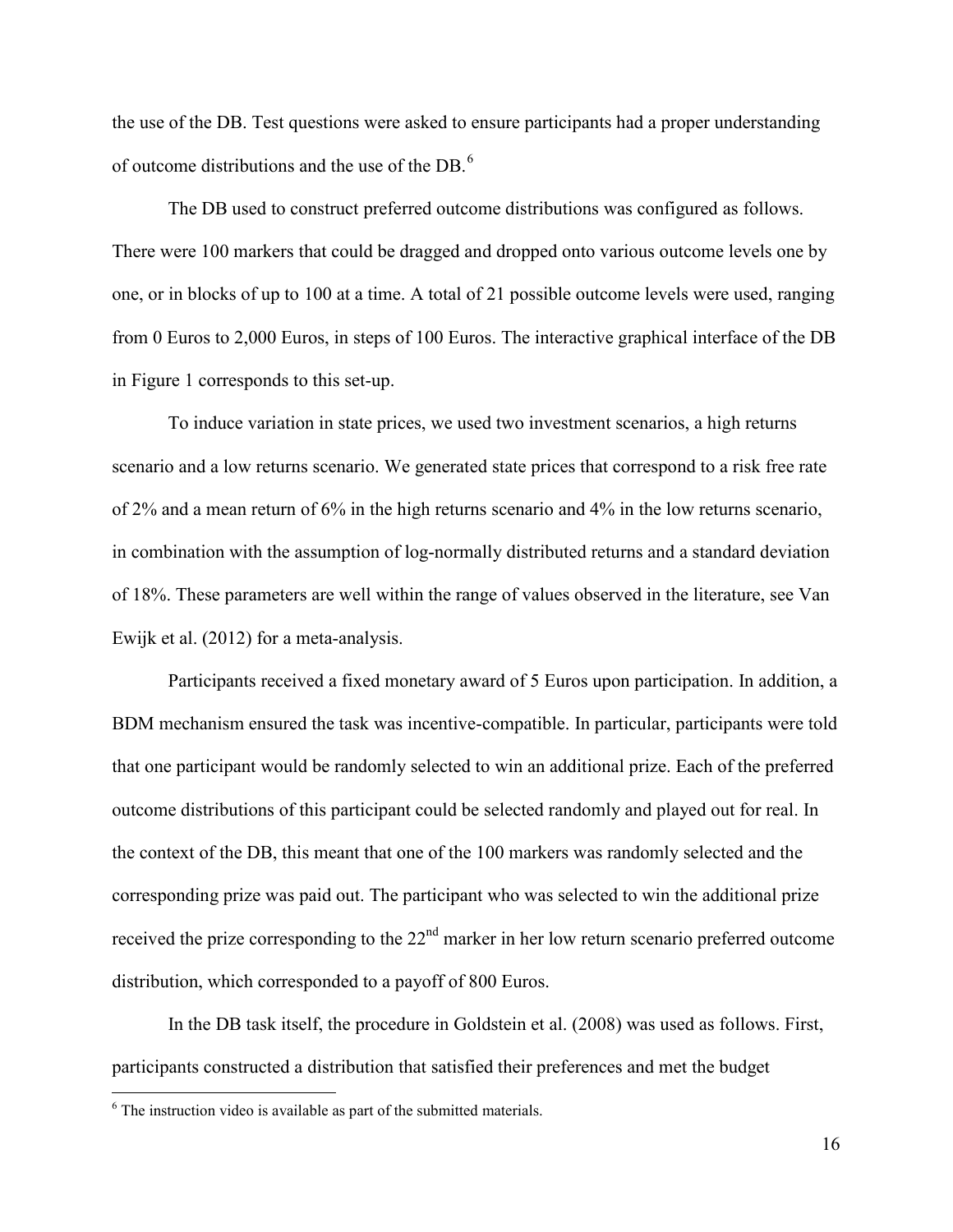constraint. In the next step, one of the states of the world was randomly drawn and the corresponding payoff was revealed to the participant erasing all other markers from the screen, one at a time, in random order. Three rounds followed in which participants were allowed to change their preferred outcome distributions, and experience the outcomes. Before the fifth round, they were told that they were about to *submit* their final preferred outcome distribution. We use this last submitted distribution as the preferred outcome distribution for the first scenario. Finally, participants were asked to reveal their preferences under the remaining scenario for investment returns (either low or high depending on what scenario they were exposed to first). The same procedure as above was repeated, but with a different set of underlying state prices, thus leading to two outcome distributions available per participant. A total of 137 undergraduate students participated in the study, from which 3 participants (2%) stopped before they constructed a preferred outcome distribution.

#### **4.2 Results: Value function**

We estimate the value function for each participant from the two preferred outcome distributions submitted in the final round of each scenario. Figure 4 illustrates the resulting average value function (which linearly extrapolates the value functions towards zero and assumes zero marginal value above the highest placed marker). We also add a linear value function for comparison that is represented by the dashed line. We find that on average individuals are fairly risk neutral for low outcomes and risk averse at the higher outcome levels.

17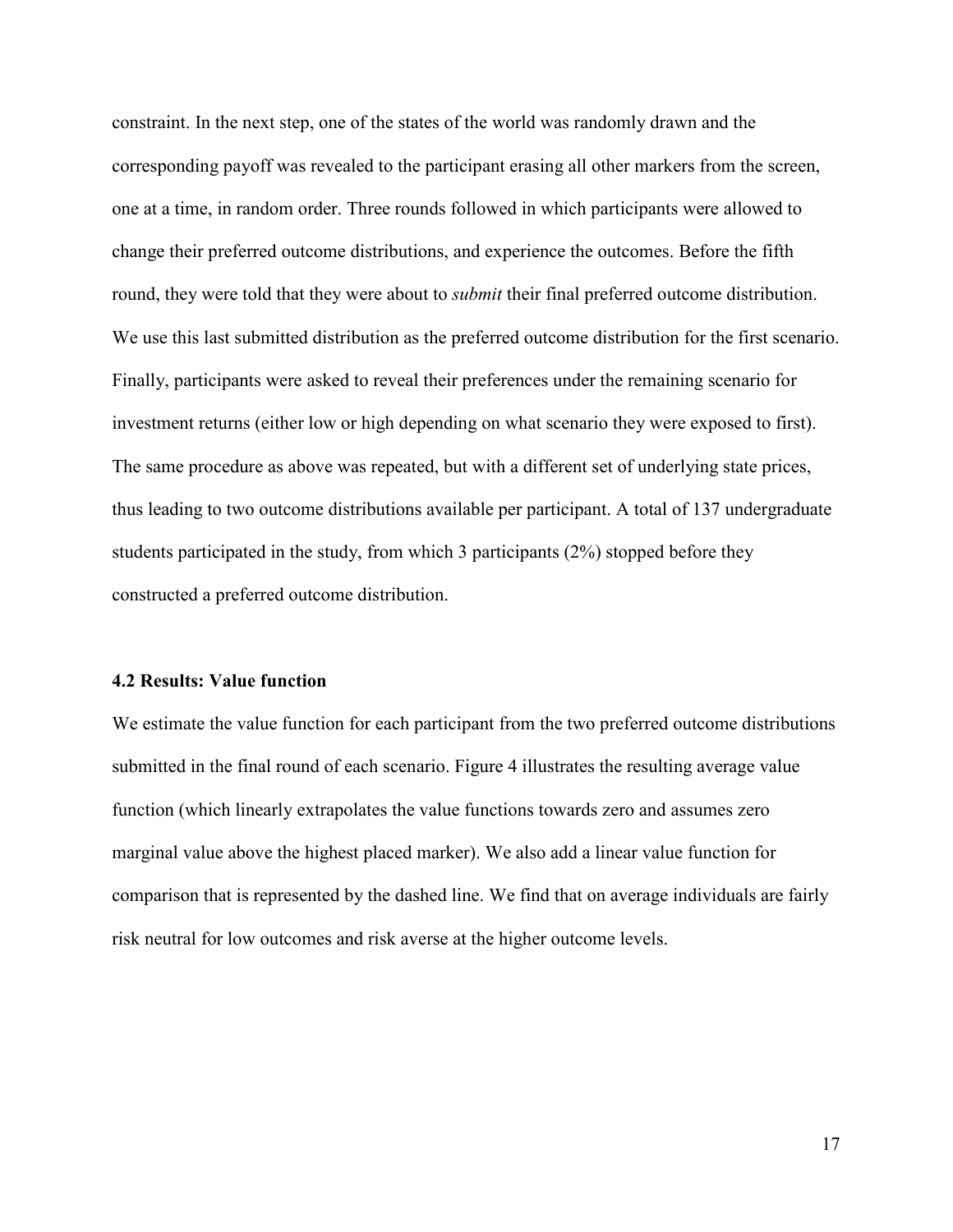

**Figure 4. Mean of estimated value function**

To obtain more detailed insights into individual differences in value functions we can characterize them by evaluating their shape, that is, whether they are convex, concave, first convex then concave or vice versa (Abdellaoui et al. 2007, Abdellaoui et al. 2008). From the DB, we are able to obtain estimates of marginal utilities and the question becomes whether they are decreasing or increasing, corresponding to a concave or a convex value function, respectively. We also consider the presence of reference points. A likely reference point in our study is the initial investment amount of 1,000 Euros, which is also the middle value in the range of possible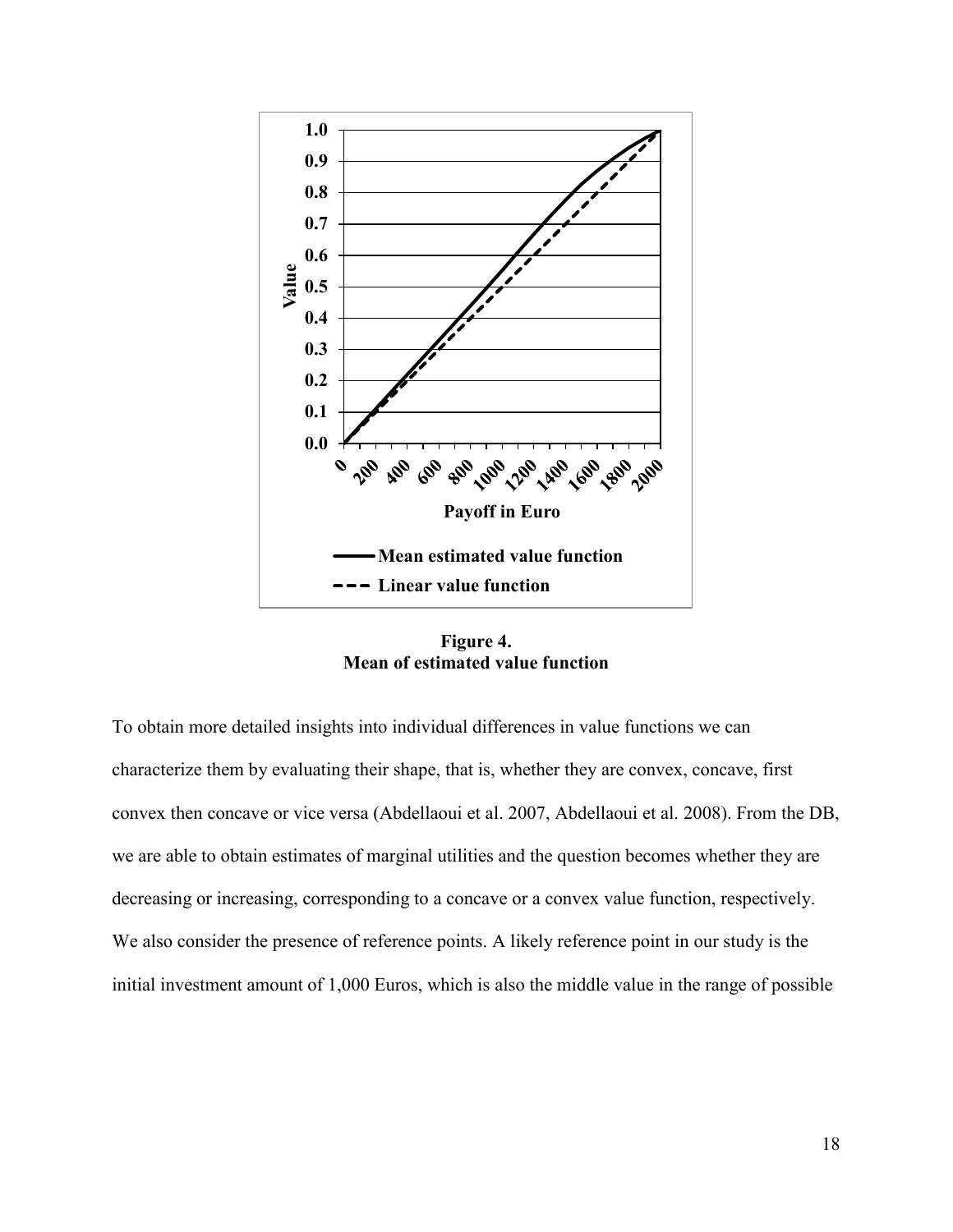non-zero outcomes.<sup>[7](#page-16-0)</sup> This would suggest that outcomes below 1,000 Euro are perceived as losses while those above 1,000 Euro are perceived as gains. As a consequence, the shape of the value function might be different in the range between 0 Euros and 1,000 Euros, compared to the range of outcomes above 1,000 Euros.

We classify a value function as concave (convex) if marginal utility values show a decreasing (increasing) pattern. This procedure enables us to classify individual value functions as concave, convex, S-shaped or inverse S-shaped, depending on the shape of the value function below and above 1,000 Euros. In case the estimated value function does not deviate more than 0.05 (on a scale from 0 to 1) from a linear value function, we classify the participant as having a linear value function. We require 80% of the subsequent marginal utility levels to be increasing (or decreasing) for the corresponding classification to be assigned.

Based on this classification, we obtain the following results. A combination of a concave and a convex section in the value function characterizes 22% of all individuals, who either have an S-shaped (16%) or an inverse S-shaped value function (6%). The other participants' value functions can be classified as follows: the majority of the participants' value functions is concave (31%), a substantial number is close to linear (17%), and a minority as convex (10%). The remaining subjects (18%) could not be classified with this procedure.

#### **4.3 Results for the probability weighting function**

The estimate of the shape of the PWF is obtained from the estimated weights assigned to each of the 100 markers in the DB. Figure 5 depicts the resulting PWF, averaged across all participants (median values are similar). It shows that participants are somewhat pessimistic, assigning

 $<sup>7</sup>$  In our study, the outcome of 0 Euro could also serve as a reference point, as individuals can incur losses only to the</sup> extent of foregone gains. In that case the shape of the utility function is not expected to change near the outcome level of 1000 Euro.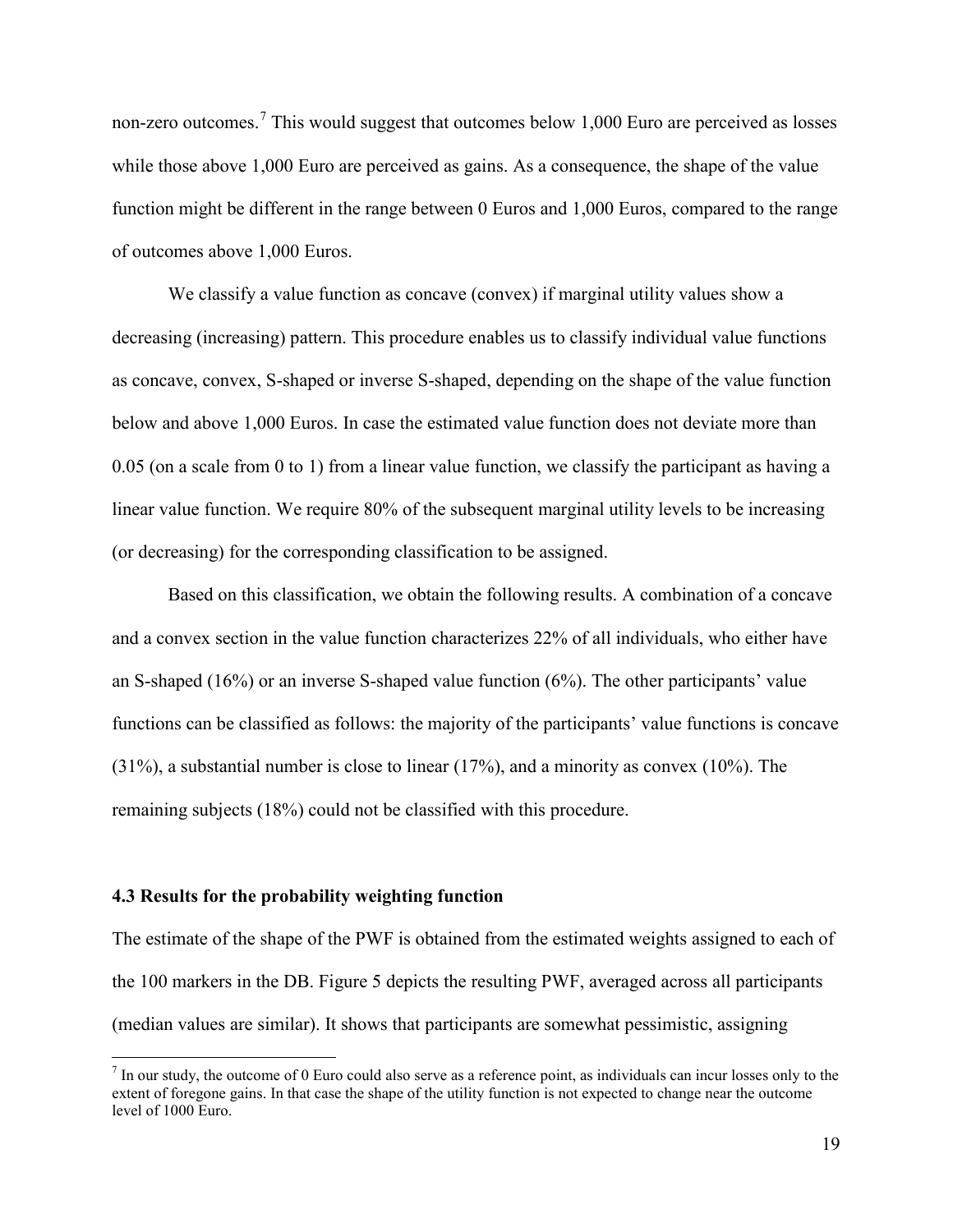relatively low weights to the best outcomes and high weights to the worst outcomes, as reflected by the flatter slope for small probabilities and the steeper slope for large probabilities. The fact that the weights corresponding to expected utility do not lie between the dotted lines, which represent the  $10<sup>th</sup>$  and  $90<sup>th</sup>$  percentile of the PWF for each probability level, suggests that this pessimism is widespread.

It is worth noting that we find no evidence of overweighting of small probabilities for high outcomes, at least for the average individual. This is in line with the results of Van de Kuilen and Wakker (2011), who also find much less evidence for subadditivity than earlier studies. For comparison, the dash-dotted line in Figure 3 indicates the estimated probability weighting function from Van de Kuilen and Wakker, who used lotteries to elicit risk preferences. This figure shows that insensitivity to probability for high outcomes is much stronger in the lottery based approach than in the DB. For the worst outcomes, the decision weights applied in the DB-based approach are comparable to those of the lottery based approach. As a result, the average cumulative probability weights that we infer using the DB-based approach are much closer to their objective counterparts than those from the lottery based study of Van de Kuilen and Wakker (2011).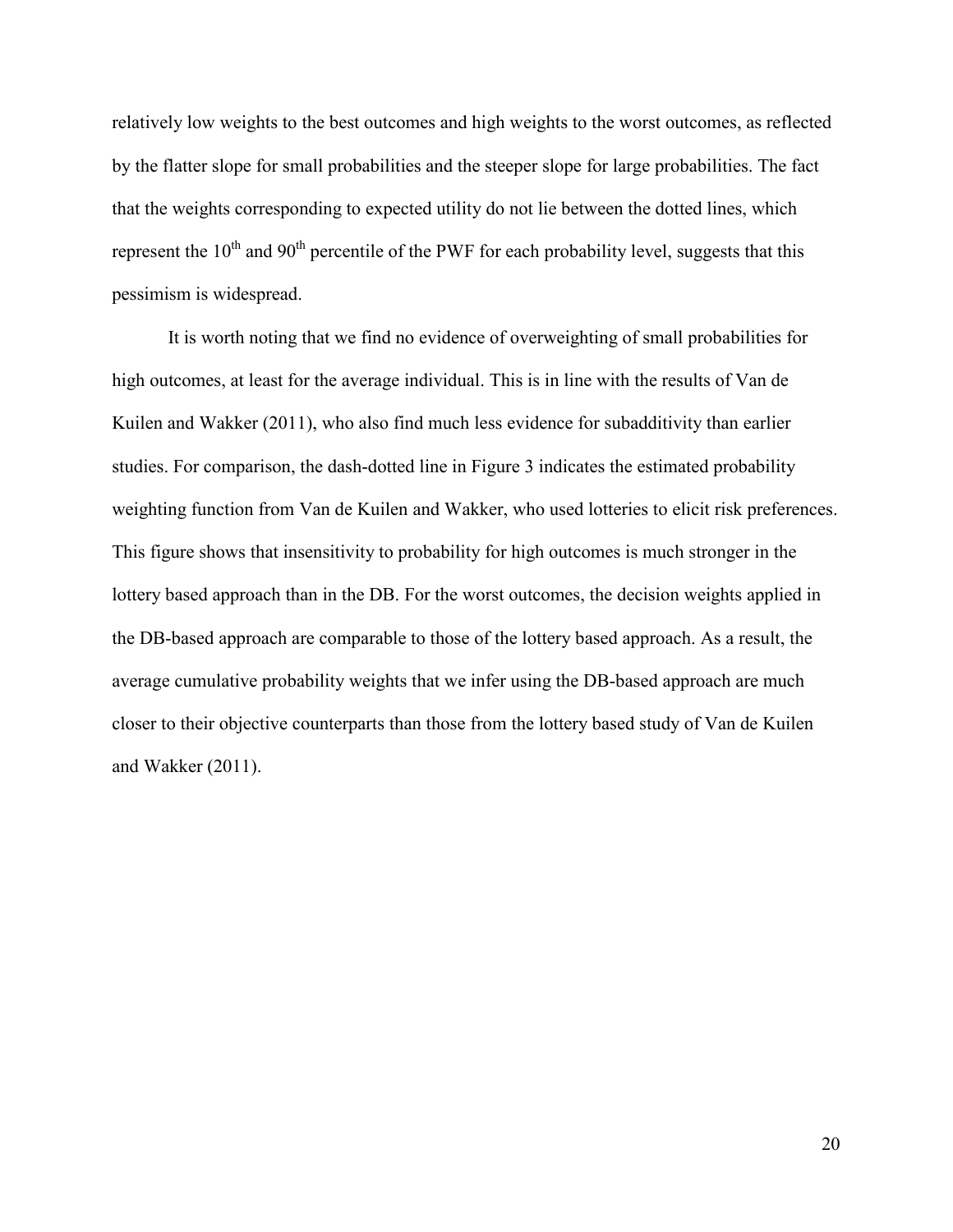

**Figure 5. Mean of estimated probability weighting functions (solid line)**  The dashed line represents expected utility and the dotted lines are the  $10<sup>th</sup>$  and  $90<sup>th</sup>$  percentiles of the estimated probability weighting functions in the sample. The dash-dotted line is the estimate of Van de Kuilen and Wakker (2011).

To characterize the PWF at the individual level, we use the classification proposed by Bleichrodt and Pinto (2000) that builds on estimates of  $\pi(p)$ , for  $p=0.1$ , 0.25, 0.5, 0.75, and 0.9. The resulting classification is presented in Table 2, where totals do not add up to 100% because some individuals do not match a description, while others match multiple. The vast majority of individuals have a convex PWF (76.9%), while only a few individuals have a concave PWF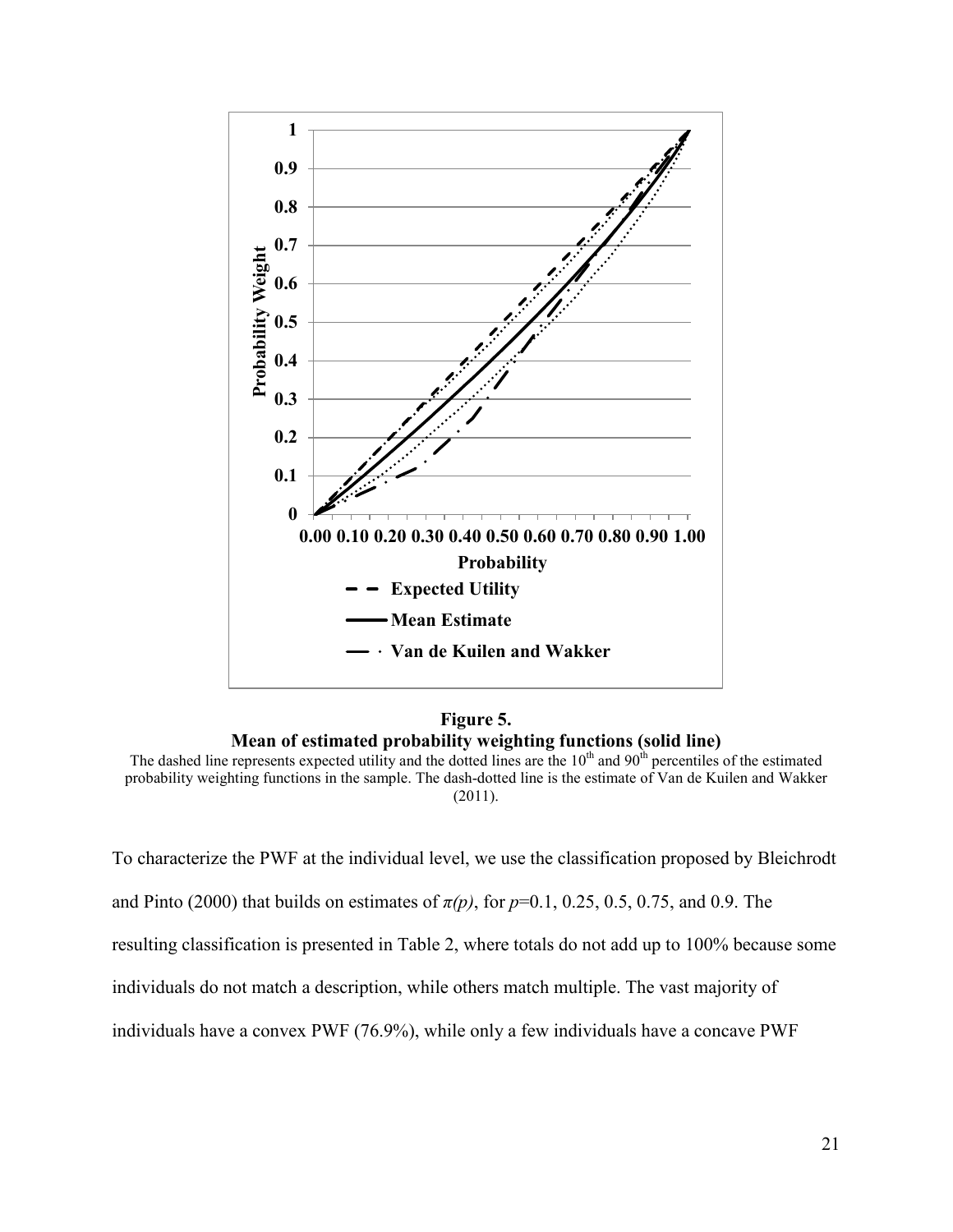(6.0%) and no individual PWF could be classified as linear. Moreover, the majority of PWFs exhibit upper subadditivity, thus providing evidence for a "certainty effect."

| <b>Shape</b>                  | <b>Proportion of subjects</b> |  |
|-------------------------------|-------------------------------|--|
| Concave                       | $6.0\%$                       |  |
| Linear                        | $0.0\%$                       |  |
| Convex                        | 76.9%                         |  |
| Lower subadditivity           | 22.4%                         |  |
| Upper subadditivity           | 88.8%                         |  |
| Lower and upper subadditivity | 14.2%                         |  |
| <b>Table 2.</b>               |                               |  |

# **Classification of subjects' probability weighting functions**

Note: numbers do not add up to 100% because some individuals do not match any description, while others match multiple, for example concave and lower subadditivity.

Thus, in contrast to several previous findings (see e.g. Gonzalez and Wu 1999 and Prelec 1998), subjects who used the DB do not display the insensitivity to probabilities in the middle range. In general, the probability weights are close to the actual probabilities, so participants' behavior is close to normative behavior that is characterized by expected utility (cf. Bleichrodt et al 2001). This is a desirable aspect of the DB as a measurement tool and is in line with the fact that in the DB all markers – and hence the whole range of probabilities – are equally salient within the tool.

# **4.4 Individual level results**

To further illustrate the tool and the type of individual-level results that can be obtained, Figure 6 illustrates the results for a single individual. The top panel shows the preferred outcome distributions as they have been constructed by this individual. On the left is the distribution for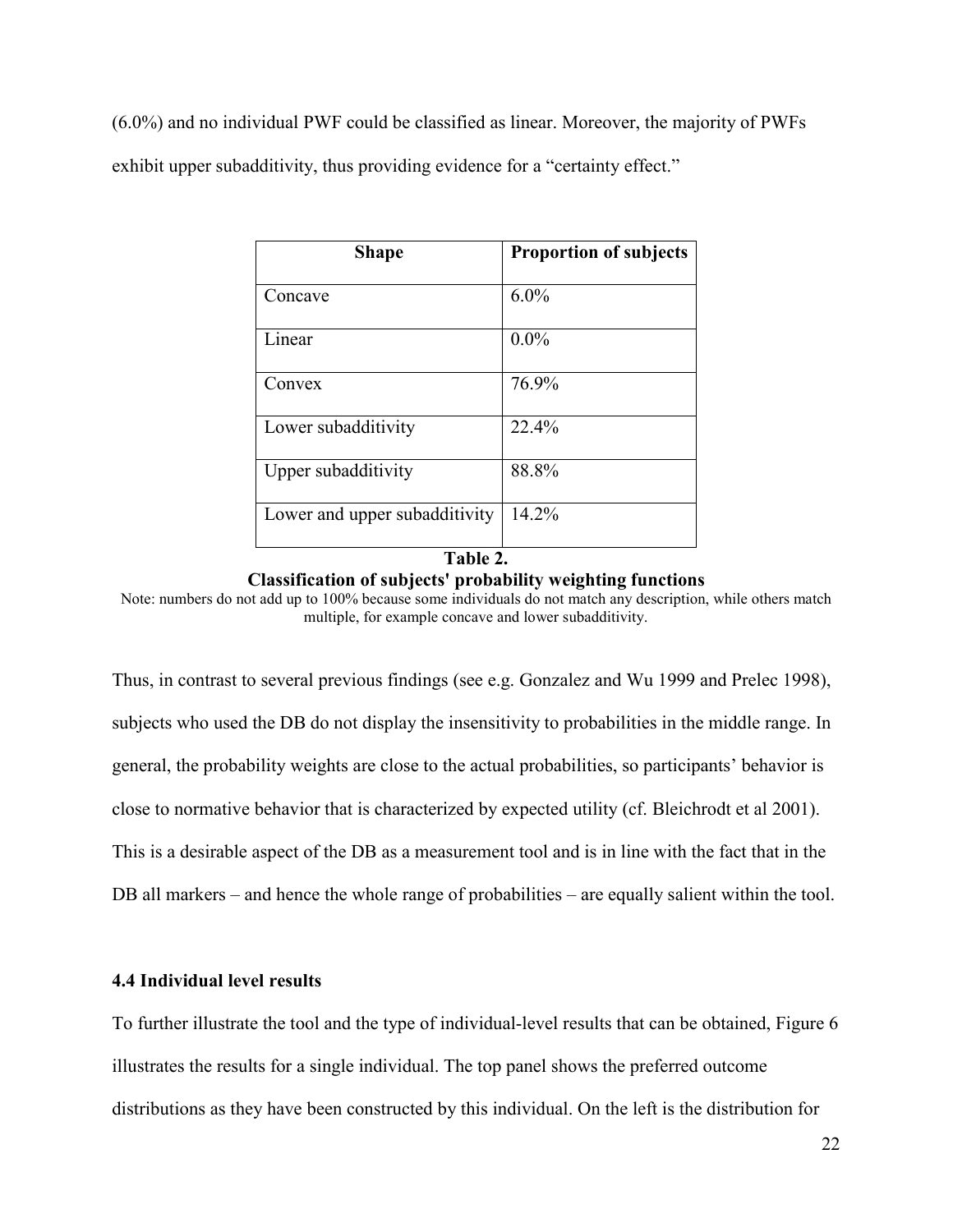the low returns scenario and on the right is the one for the high returns scenario. This latter distribution is more dispersed, which indicates that more risk is taken.



# **Figure 6. Individual level analysis**

The top panels show the preferred outcome distributions of one participant for the two scenarios. The bottom panels show the inferred probability weighting function and value function for that same participant.

The bottom panel of Figure 6 shows the estimated probability weighting function and value function for this individual. The PWF shows a strong degree of pessimism, although also the highest outcomes receive about the weight they should get. This is shown by the fact that the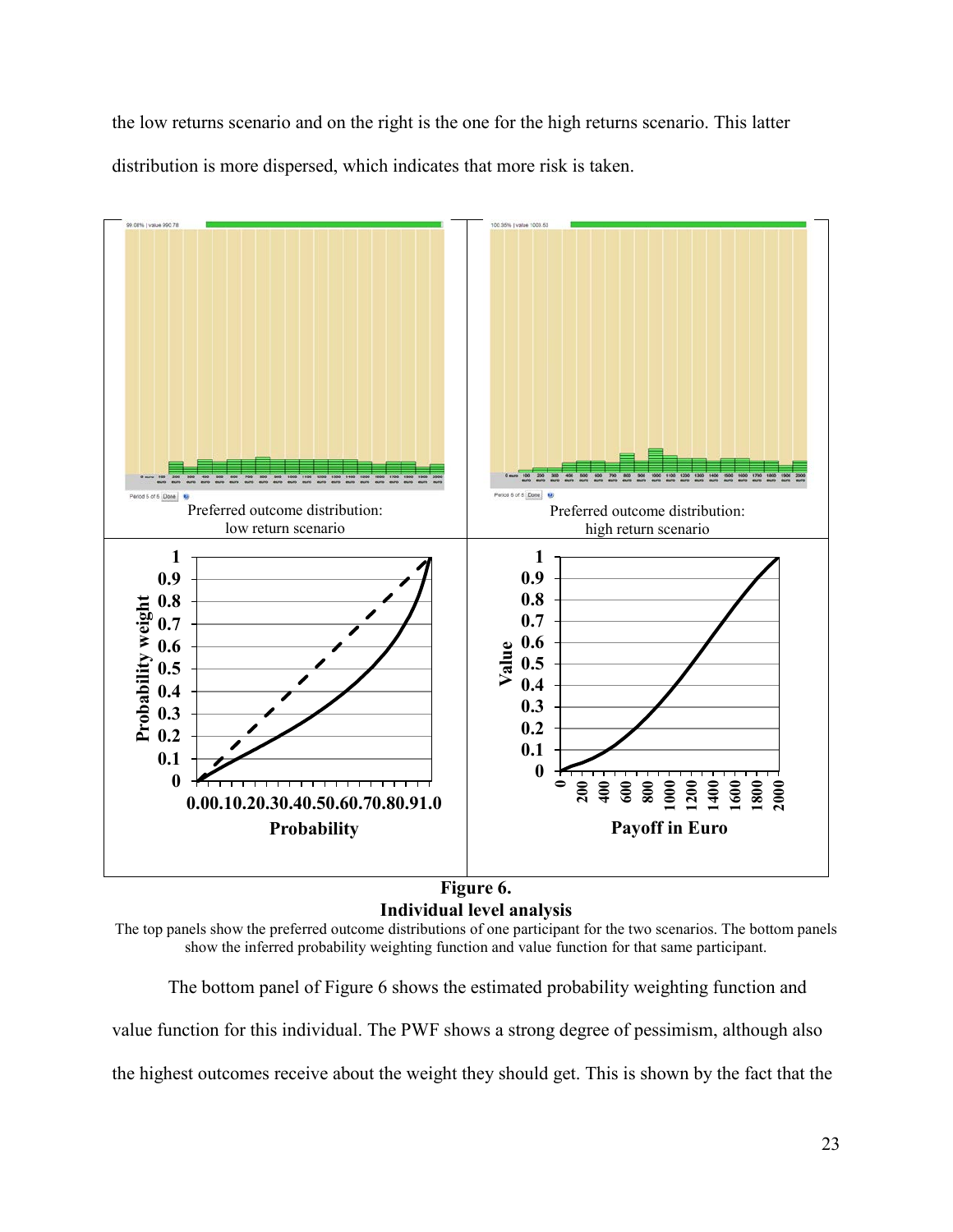estimated PWF is close to the normative weighting function in the bottom left of the graph. The value function shows risk seeking behavior for low outcomes and slightly risk-averse behavior for high outcomes.

## **4.5 Additional results on participants' usage of the DB**

Because the DB is a new method of elicitation of risk preferences with several different features compared to existing tools, we report a few characteristics of the process participants went through. On average, participants took approximately 20 minutes to complete the entire DB task, which involved the construction of two preferred outcome distributions: 9 minutes watching the video and answering to questions to ensure understanding of the DB, 7 minutes completing the first scenario (one preferred outcome distributions and 4 preceding training rounds), and 4 minutes completing the second scenario (one preferred outcome distributions and 4 preceding training rounds).

To assess whether participants find it difficult to use the Distribution Builder, we used a three-item Likert scale. Specifically, participants stated their level of (dis)agreement with each of the following three statements: "*Using this tool to assess my risk preferences will be complicated*," "*Using this tool to assess my risk preferences will be confusing*," and "*Using this tool to assess my risk preferences will take a lot of effort*" (see Dabholkar 1994). The average rating on a five-point scale across participants and items was 2.9, suggesting the DB is not perceived to be a complicated tool in the context of decision making under risk.

## **5. Discussion and conclusion**

This paper proposes and tests the use of preferred outcome distributions and the Distribution Builder to elicit individual-level value functions and probability weighting functions in the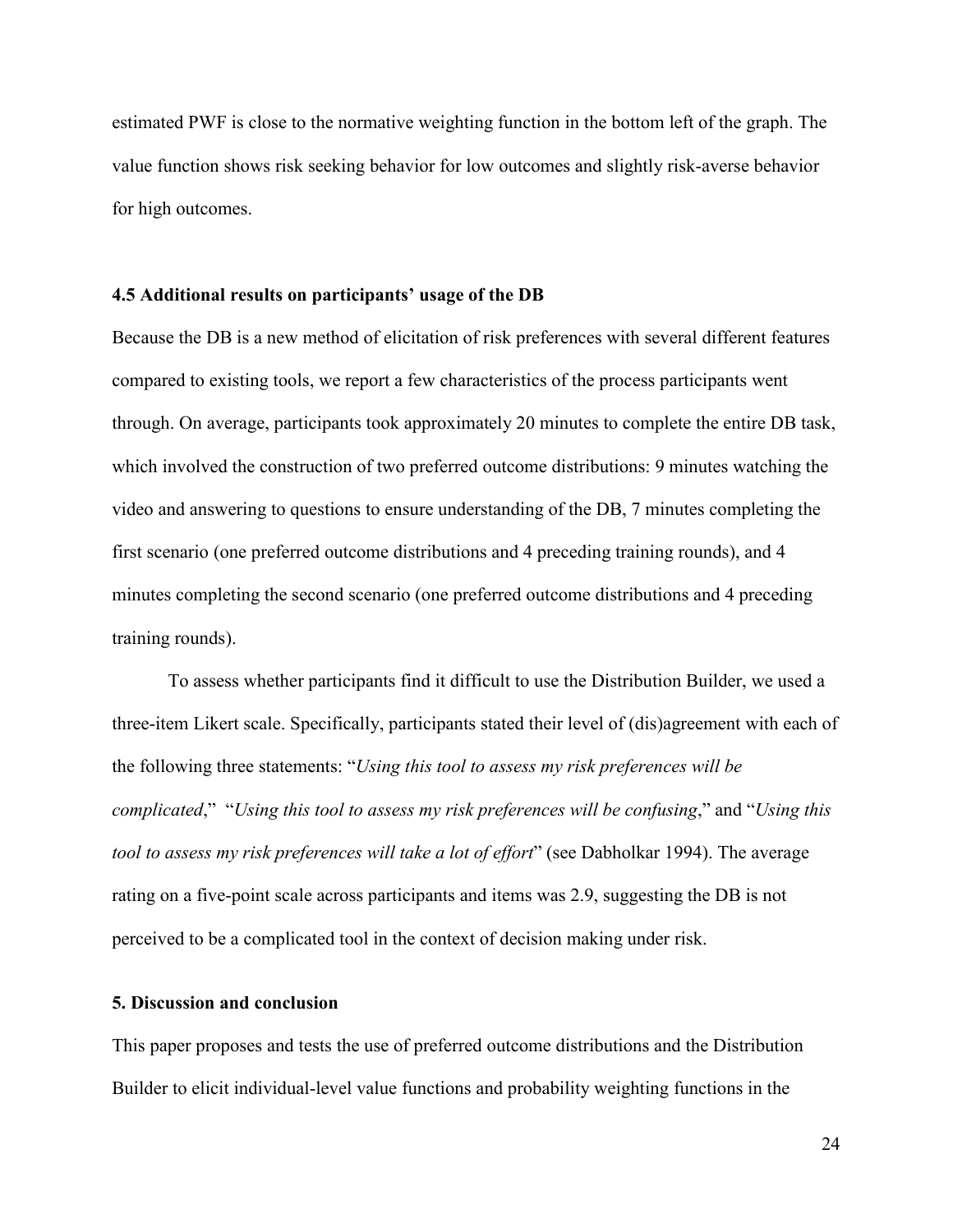context of rank-dependent utility models. A key benefit of our proposed approach is that it requires individuals to jointly take into account probabilities and outcomes when considering decisions under risk. The DB task is also far less repetitive than lottery-based tools.

The empirical results on the shape of the probability weighting function suggest that probability weighting functions appear to be more sensitive to framing and ways of measurement than the utility function, see also the discussion section in Van de Kuilen and Wakker (2011). In case one aims at estimating value functions while accounting for the impact of probability weighting, it will therefore be important to elicit the probability weighting function and the value function from very similar tasks, as we have done with the DB. Our method of elicitation of risk preferences always relies on the same task in terms of probabilities and outcomes, ensuring a single decision process. Methods that use chained lottery tasks that first keep outcomes fixed to learn the probability weighting function, and in a second stage keep probabilities fixed to learn the value function, might induce participants to shift their focus throughout the decision process.

A promising finding is the relatively small deviation of the estimated probability weights from the objective weights, at least when compared to many studies that have used lotteries to elicit probability weighting functions. Perhaps the frequency representation of probabilities in the DB, or the visually-experienced random drawing of events facilitates learning about and understanding of risk (Barron and Erev 2003, Kaufmann, Weber and Haisley 2012). The availability of a tool like the DB, with which individuals show only small deviations between estimated probability weights and objective weights, is important for many applications because it provides not only a risk elicitation tool but also a risk communication tool to support and improve individuals' decision making under risk. In these cases, normative, expected utility based advice on optimal investments or medical treatments that correct for distorted probability

25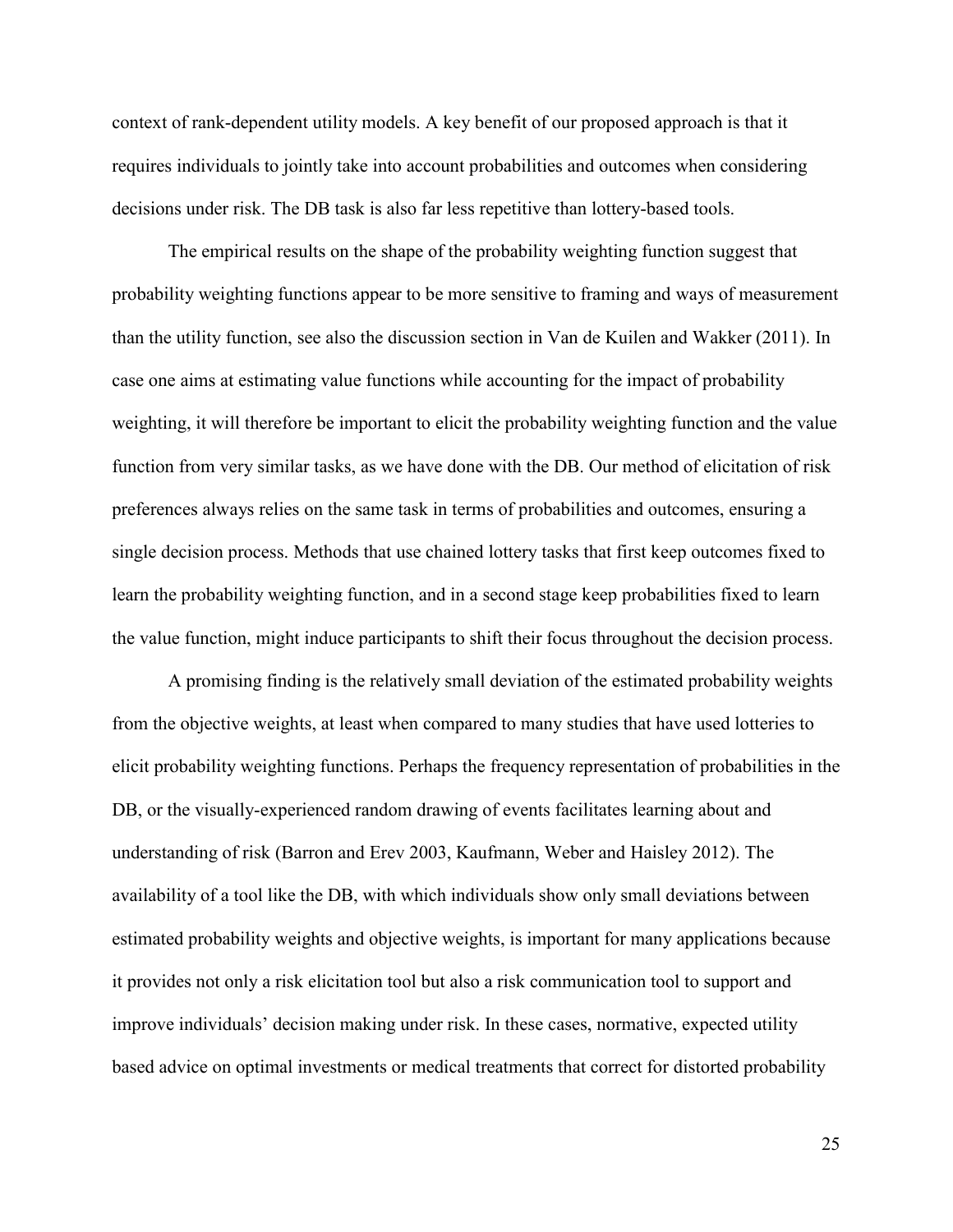weights (see Bleichrodt et al 2001 and references therein) would not be in conflict with stated preferences, which is likely to improve advice acceptance (Harvey and Fischer 1997).

The Distribution Builder is thus a promising tool not only for scholars but also for practitioners, as its interactive graphical interface makes the elicitation of risk preferences an intuitive, simple – even entertaining – task for participants. In many applications, practicality and ease of use are two crucial criteria for adoption of new elicitation techniques. In this way, the DB offers a promising link between academic research on decision making under risk and practitioners providing advice to help individuals make better investment decisions. These are potential contributions of our work that we leave for future research.

## **References**

- Abdellaoui, M (2000) Parameter-free elicitation of utility and probability weighting functions. *Management Science* 46:1497–1512.
- Abdellaoui, M, Bleichrodt H, Paraschiv C (2007) Loss Aversion Under Prospect Theory. *Management Science* 53(10):1659–1674.
- Abdellaoui, M, Bleichrodt H, L'Haridon O (2008) A tractable method to measure utility and loss aversion under prospect theory. *Journal of Risk and Uncertainty* 36:245–266.
- Ahmed, H, Naik G, Willoughby H, Edwards AGK (2012) Communicating risk. *British Medical Journal: Clinical Review* 1-7.
- Ancker, JS, Weber EU, Kukafka R (2011) Effects of game-like interactive graphics on risk perceptions and decisions. *Medical Decision Making* 130-142.
- Arrow KJ (1964) The Role of Securities in the Optimal Allocation of Risk Bearing. *Review of Economic Studies* 31:91-96.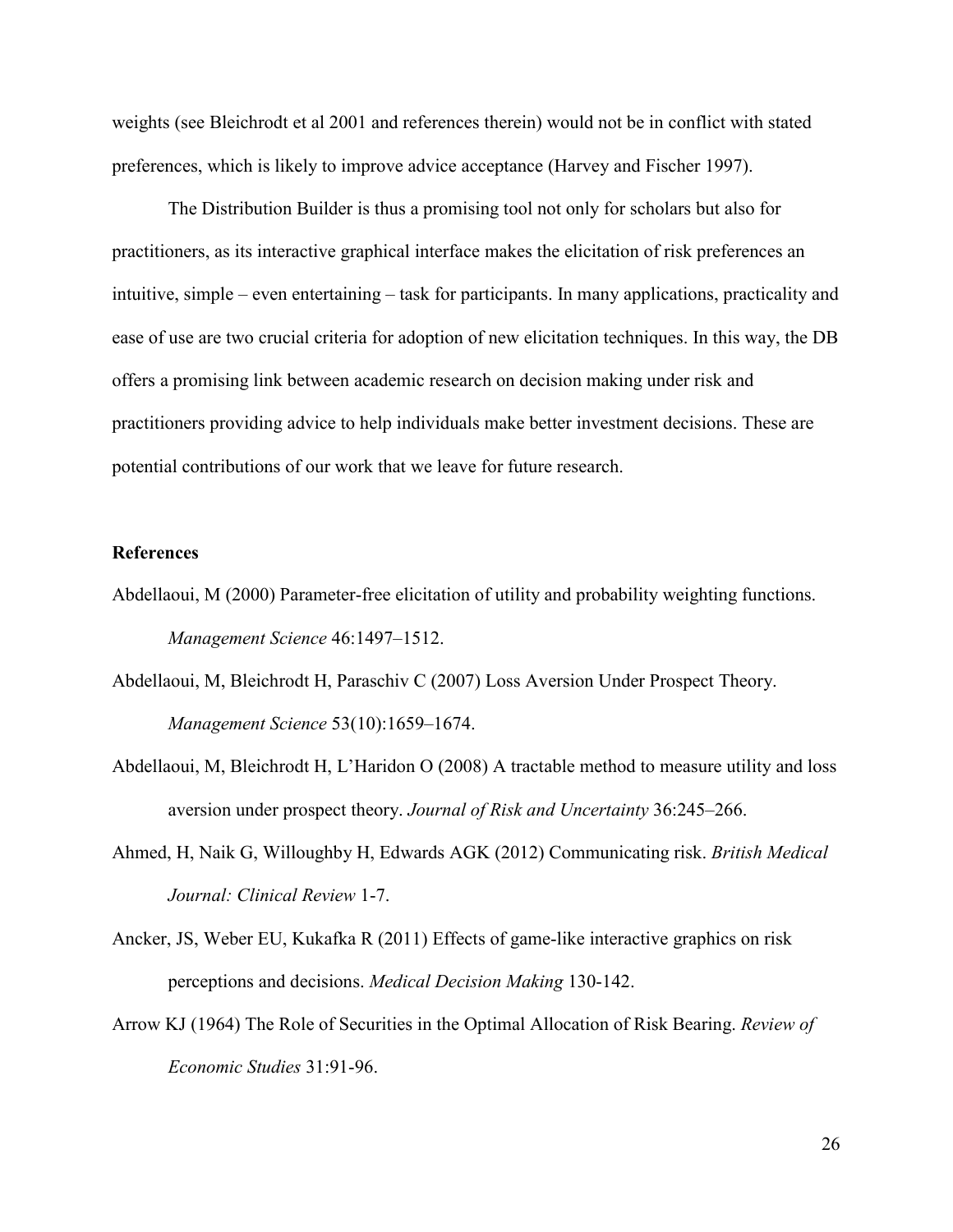- Barron G, Erev I (2003) Small Feedback-based Decisions and Their Limited Correspondence to Description-based Decisions. *Journal of Behavioral Decision Making* 16:215-233.
- Bleichrodt H, Pinto JL (2000) A parameter-free elicitation of the probability weighting function in medical decision analysis. *Management Science* 46*:*1485–1496.
- Bleichrodt H, Pinto JL, Wakker PP (2001) Making Descriptive Use of Prospect Theory to Improve the Prescriptive Use of Expected Utility. *Management Science* 47(11):1498- 1514.
- Camilleri AR, Newell BR (2011) When and why rare events are underwheighted: A direct comparison of the sampling, partial feedback, full feedback and description choice paradigms. Psychonomic Bulletin Review 18:377-384.
- Choi S, Fisman R, Gale D, Kariv S (2007) Consistency and Heterogeneity of Individual Behavior under Uncertainty. *American Economic Review* 97(5):1921-1938.
- Dabholkar PA (1994) Incorporating Choice Into an Attitudinal Framework: Analyzing Models of Mental Comparison Processes. *Journal of Consumer Research* 21 June:100-118.
- Debreu G (1959) The Theory of Value. New York: John Wiley.
- Fagerlin, A., Zikmund-Fisher BJ, Ubel PA (2011) Helping patients decide: Ten steps to better risk communication *Journal of the National Cancer Institute* 103:1-8.
- Gigerenzer G, Galesic M (2012) Why do single event probabilities confuse patients? *British Medical Journal: Observations* 1-3.
- Goldstein DG, Johnson EJ, Sharpe WF (2008) Choosing Outcomes versus Choosing Products: Consumer-Focused Retirement Investment Advice. *Journal of Consumer Research* 35:440-456.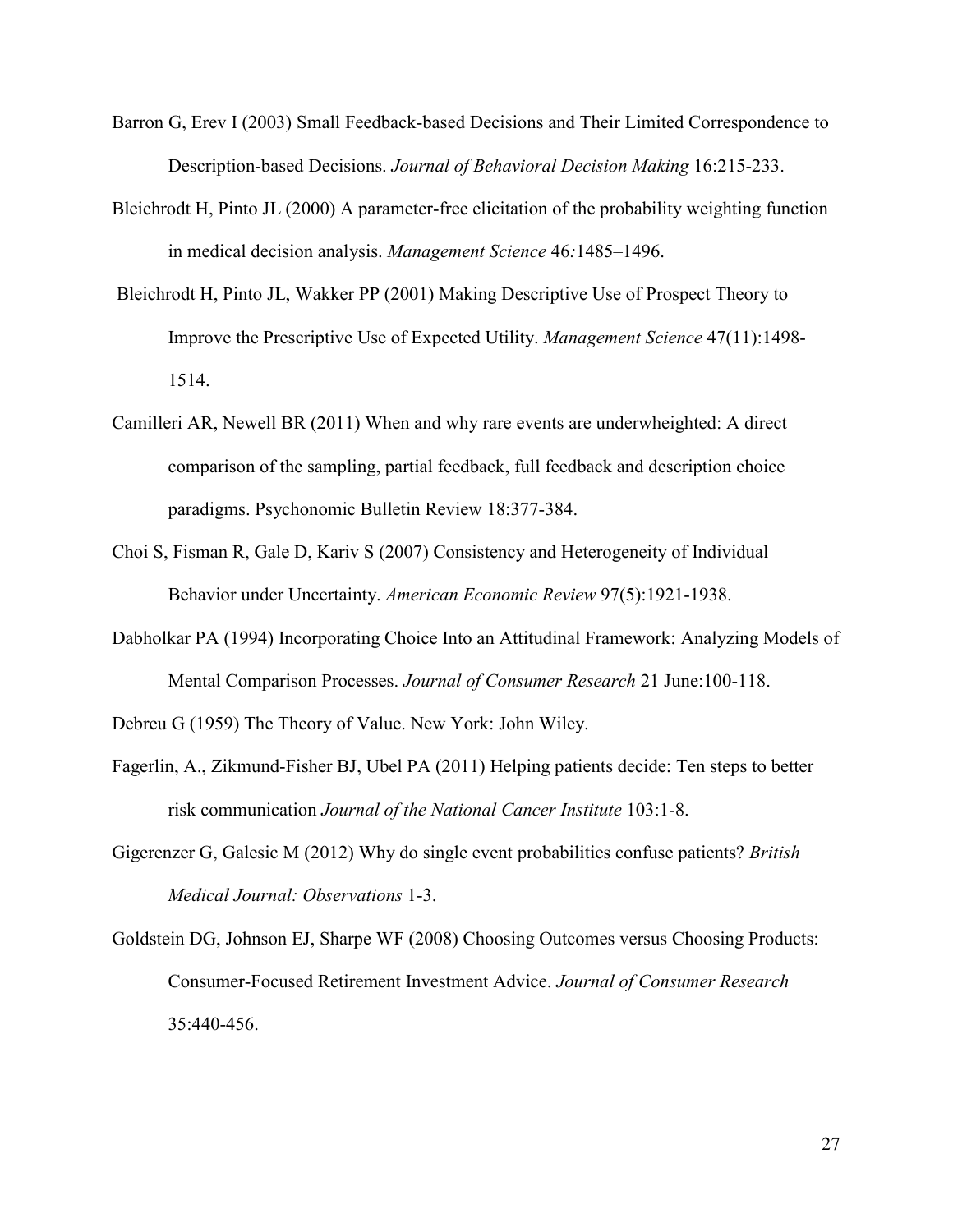- Gonzalez R, Wu G (1999) On the Shape of the Probability Weighting Function. *Cognitive Psychology* 38:129-166.
- Harrison GW, Rutstrom EE (2008) Risk Aversion in the Laboratory. *Research in Experimental Economics* 12:41–196.
- Harvey N, Fischer I (1997) Taking Advice: Accepting Help, Improving Judgment and Sharing Responsibility. *Organizational Behavior and Human Decision Processes* 70(2):117–133.
- Holt CA, Laury SK (2002) Risk Aversion and Incentive Effects. *American Economic Review* 92(5):1644-1655.
- Hershey JC, Schoemaker PJH (1985) Probability versus Certainty Equivalence Methods in Utility Measurement: Are They Equivalent? *Management Science* 31(10):1213-1231.
- Hertwig R, Barron G, Weber EU, Erev I (2004) Decisions from experience and the effect of rare events in risky choice. *Psychological Science* 15(8):534-539.
- Kaufmann C, Weber M, Haisley E (2013) The role of experience sampling and graphical displays on one's investment risk appetite. *Management Science* 59(2):323-340.
- McCord M, De Neufville R (1986) "Lottery Equivalents": Reduction of the Certainty Effect Problem in Utility Assessment. *Management Science* 31(1):56-60.

Prelec D (1998) The Probability Weighting Function. *Econometrica* 66**:**497–527.

- Quiggin J (1981) Risk perception and risk aversion among Australian farmers. *Australian J. Agricultural Economics* 25:160-169.
- Sharpe WF (2001) Individual Risk and Return Preferences: A Preliminary Survey. Working paper available at www.stanford.edu/~wfsharpe/ art/rrsurvey/vienna2001.htm.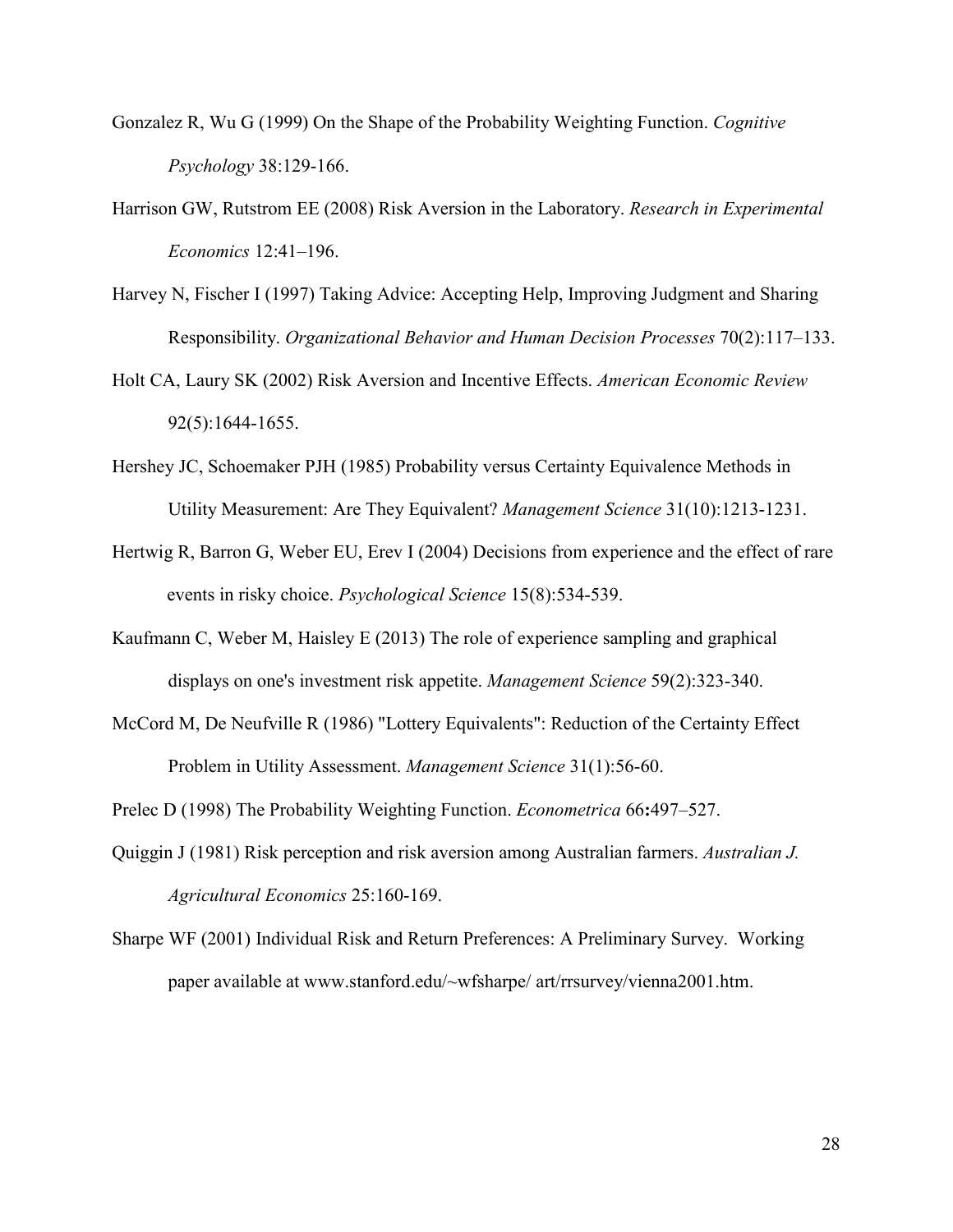- Sharpe WF, Goldstein DG, Blythe PW (2000) The Distribution Builder: A Tool for Inferring Investor Preferences. Working paper at www.stanfordedu/˜wfsharpe/art/qpaper/qpaper.html.
- Tversky A, Kahneman D (1992) Advances in Prospect Theory: Cumulative Representation of Uncertainty. *Journal of Risk and Uncertainty* 5:297-323.
- Van de Kuilen G, Wakker PP (2011) The Midweight Method to Measure Attitudes Toward Risk and Ambiguity. *Management Science* 112:582-598.
- Van Ewijk C, De Groot HLF, Santing C (2012) A Meta-Analysis of the Equity Premium. *Journal of Empirical Finance* 19:819-830.
- Wakker PP, Deneffe D (1996) Eliciting von Neumann-Morgenstern utilities when probabilities are distorted or unknown. *Management Science* 42(8):1131–1150.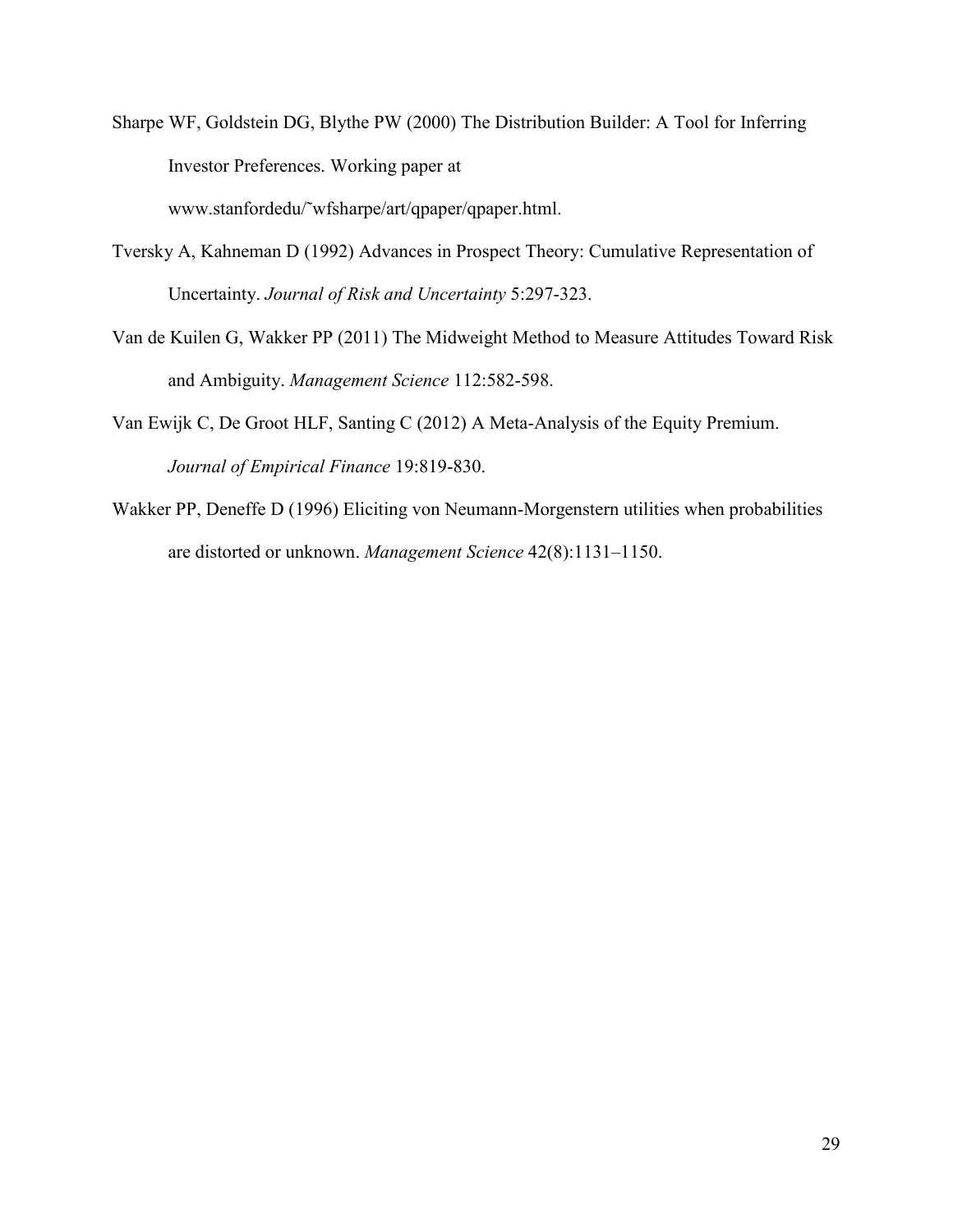# **Appendix A. State price calculation**

To induce variation in state prices we use state prices corresponding to the following two sets of economic parameters. In the *High* returns scenario, the expected return on risky assets (stocks) is 6% and the standard deviation of the risky return is 18%, while the risk free rate is 2%, so the equity premium is 4%. In the *Low* returns scenario, the expected return is only 4% while all other parameters are kept the same. This low return might be more in line with the recent economic downturn and at the time of the experiment. The exposition that follows is based on Sharpe (2001) and the reader is referred to that work for an extensive motivation and more detailed exposition of the approach.

In a world with only one risky asset and a risk-free asset, the wealth level in the economy – and hence the state price – is determined by the payoff of the risky asset. To obtain 100 states of the world, we selected the 5, 15,…,99.5 percentiles from a log-normal distribution with parameters that correspond to the return process of the risky asset outlined above. For the corresponding state prices we relied on a specification that is log-linear in prices and in the wealth level in each state of the world.

In particular, we assume

$$
\ln(s_w) = \alpha + \beta \ln(W_w).
$$

Or equivalently

$$
s_w = \exp(\alpha)(W_w)^{\beta}.
$$

In addition, the state prices need to satisfy a number of restrictions, namely:

1. An investment that has a payoff of 1 unit in every state of the world will cost  $1/(1 + r^f)$ with  $r^f$  denoting the risk free rate, so  $\sum s_w = 1/(1 + r^f)$ .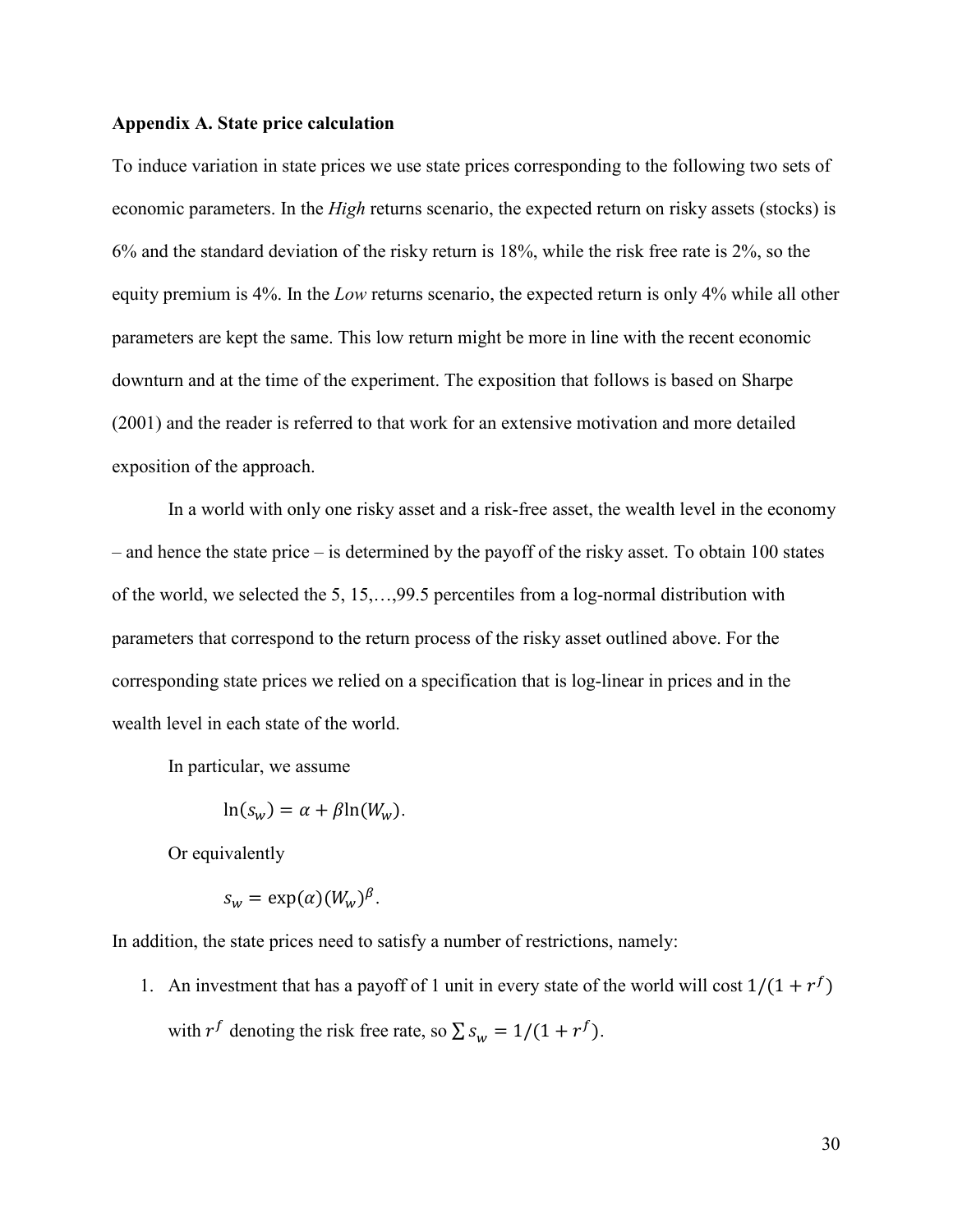# 2. A 1 unit investment in the stock should cost its (risk) discounted present value, so

$$
\sum s_w W_w = 1.
$$

From restriction 1, one obtains  $\exp(\alpha) \sum (W_w)^{\beta} = 1/(1 + r^f)$ . From restriction 2 one obtains  $\exp(\alpha) \sum (W_w)^{\beta+1} = 1$ . These can be combined into a single equation with one unknown,  $\beta$ , which is solved numerically. Substituting this back into one of the two restrictions provides the value for  $\alpha$ .